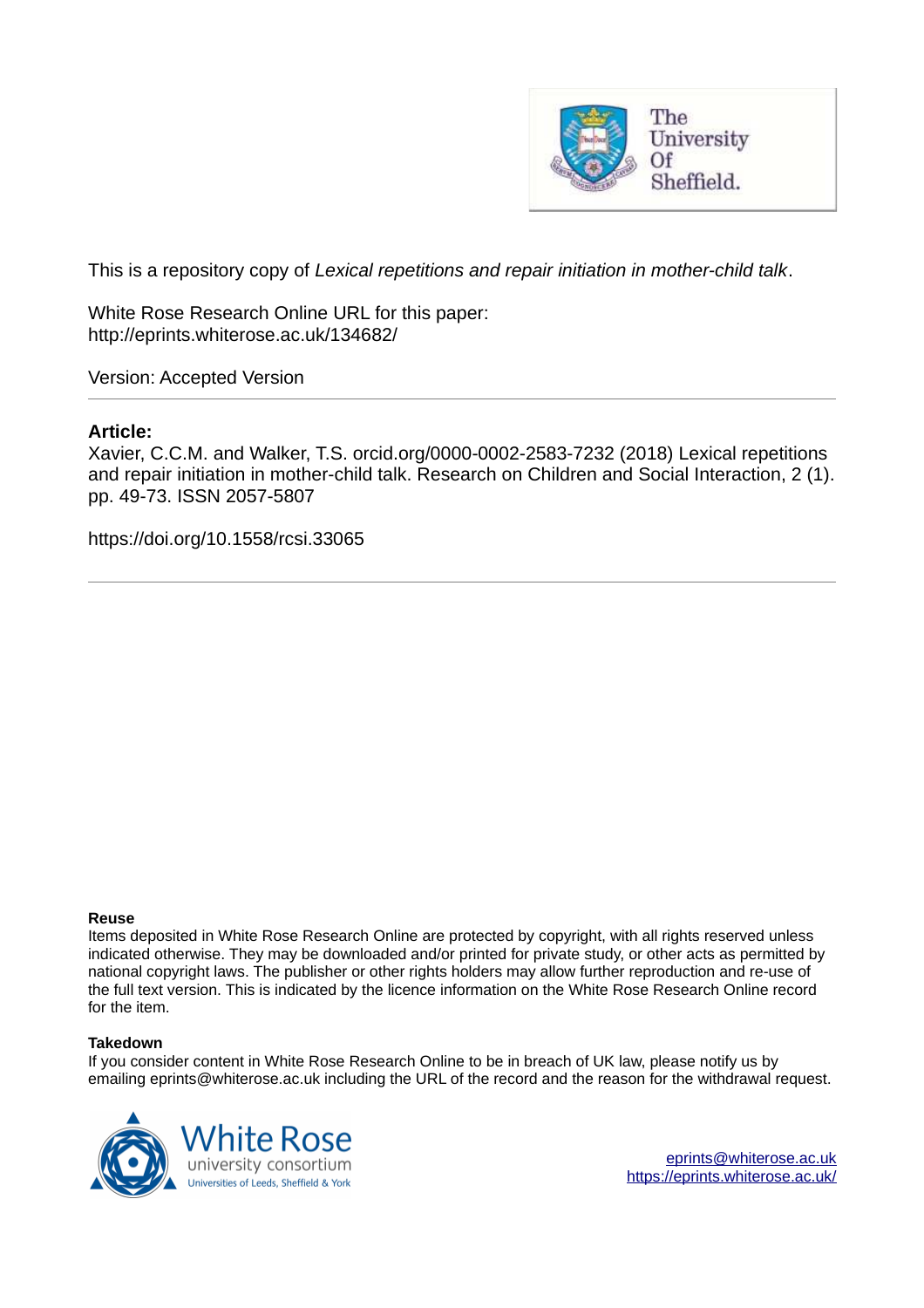# **Managing problems in acceptability in mother and child's talk**

A PhD student in the Department of at the University of, UK. Her research project employs the methodology of Conversation Analysis/interactional linguistics to examine how Brazilian Portuguese parents and children negotiate the action done by the mothers' repetitions of their children's prior turn.

A Senior Lecturer in the Department of at the University of. Her research investigates the function and use of linguistic structures in communication within typical and atypical populations, focussing particularly upon the manipulation of fine phonetic detail to achieve particular outcomes in interaction.

## **Abstract**

This study examines the linguistic and interactional organization of repair in Brazilian Portuguese playtime conversations between 6 mothers and their children (mean age 2.6). Following the interactional phonetics and the Conversation Analysis methodological approaches, this investigation focuses on how children and mothers negotiate the action done by the mother's lexical repetition used to initiate repair on the child's previous turn. The results suggest that the children's ability to understand mothers' lexical repetitions addressing pronunciation problems comes before the ability to understand repetitions that address problems of lexical choice.

**Key words:** Conversation Analysis, Interactional linguistics, mothers' repetition to initiate repair, mother-child interaction, and language acquisition.

# **1.0. Introduction**

Traditionally, there has been a strong research focus on adult speech addressed to children. Early descriptions of 'baby talk' aimed to describe this particular speech register and whether it should be considered a universal phenomenon or not (Ferguson 1964). In these early descriptions, little consideration was given to the effects of this speech style on language development. It was only later, in response to Chomsky's innateness hypothesis (Chomsky & Morris 1965) that research into child directed speech was concerned with investigating the environment in which language acquisition takes place. This swift is documented by Snow (1994) and Pine (1994), who report the need to consider the interactive context of Child Direct Speech (CDS) if we are to understand exactly the feedback mothers' give to their children.

A motivation for research into language addressed to children has come from the 'no negative evidence' and learnability theory debate (e.g. Brown & Hanlon 1970;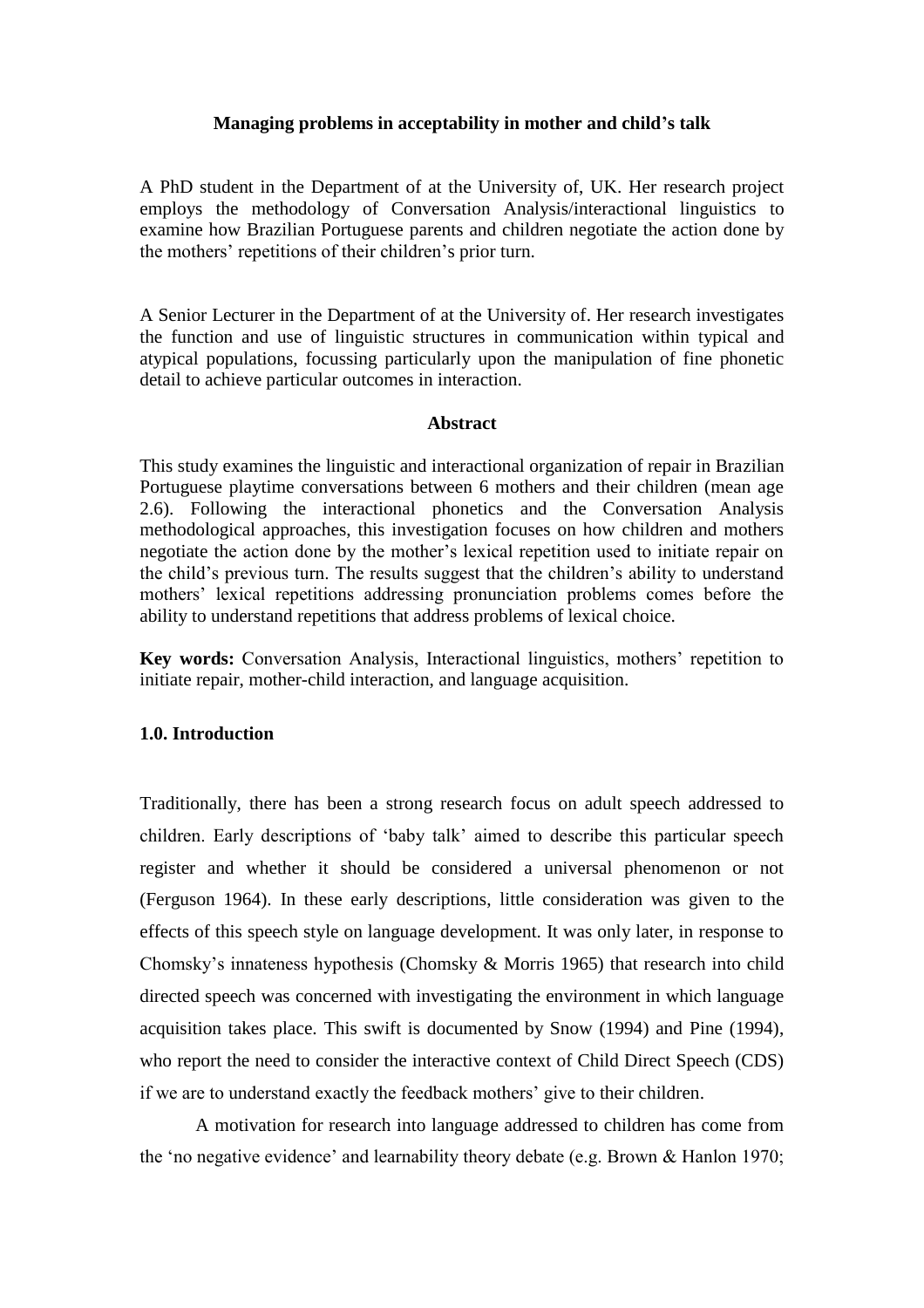Morgan et al. 1995), which concerns the sufficiency of mothers' feedback supplied in response to their children's ungrammatical productions. In itself, the point of interest in the literature is to study the child's ability to undergo correction. Some researchers (e.g Morgan & Travis 1989; Brown & Hanlon 1970; Morgan et al. 1995) have shown that children do not receive negative feedback following their grammatical utterances, while others have argued that, as a matter of fact, they do (e.g. Moerk 1991; Farrar 1992; Saxton 2000).

 A wide range of distinctions has been drawn between the categories of feedback, on the basis of the lexical and grammatical relationship between the child and adult utterances. Brown and Bellugi (1964) propose that mothers may expand the children's prior turn. They show that an expansion maintains all the words of the child's utterance in the same order, while adding new words and morphemes to form a grammatically well-formed utterance. In contrast, Moerck (1974) defines expansion as a kind of corrective feedback that occurs after an incorrect or incomplete statement by the child.

 Morgan et al. (1995) showed that recasts do not provide the negative evidence necessary to explain the production of correct utterances, whereas Farrar (1992) showed that Corrective Recasts elicited more use correct responses than Positive Input. With the same frame of mind, Nelson (1973) argued that recasts are valuable resources of input to language learners, given that they provide children with models that are contingent on their own speech and likely to serve as salient input for the children's language acquisition.

 The studies described above make abundant the use of terms like feedback, input and stimulus; terms in which "implicitly present language development as a computational mental process of grammar deduction" (Tarplee 2010:4) which does not value an understanding of the adult-child talk which locates language development within social interaction. As a result, studies based on the theoretical models of learning and deduction may present the adult's contributions to an interactional adult-child interaction divorced from the interactional context in which it was embedded.

### **2.0. Giving feedback to children**

Studies of adult-child discourse from theoretical models of deduction and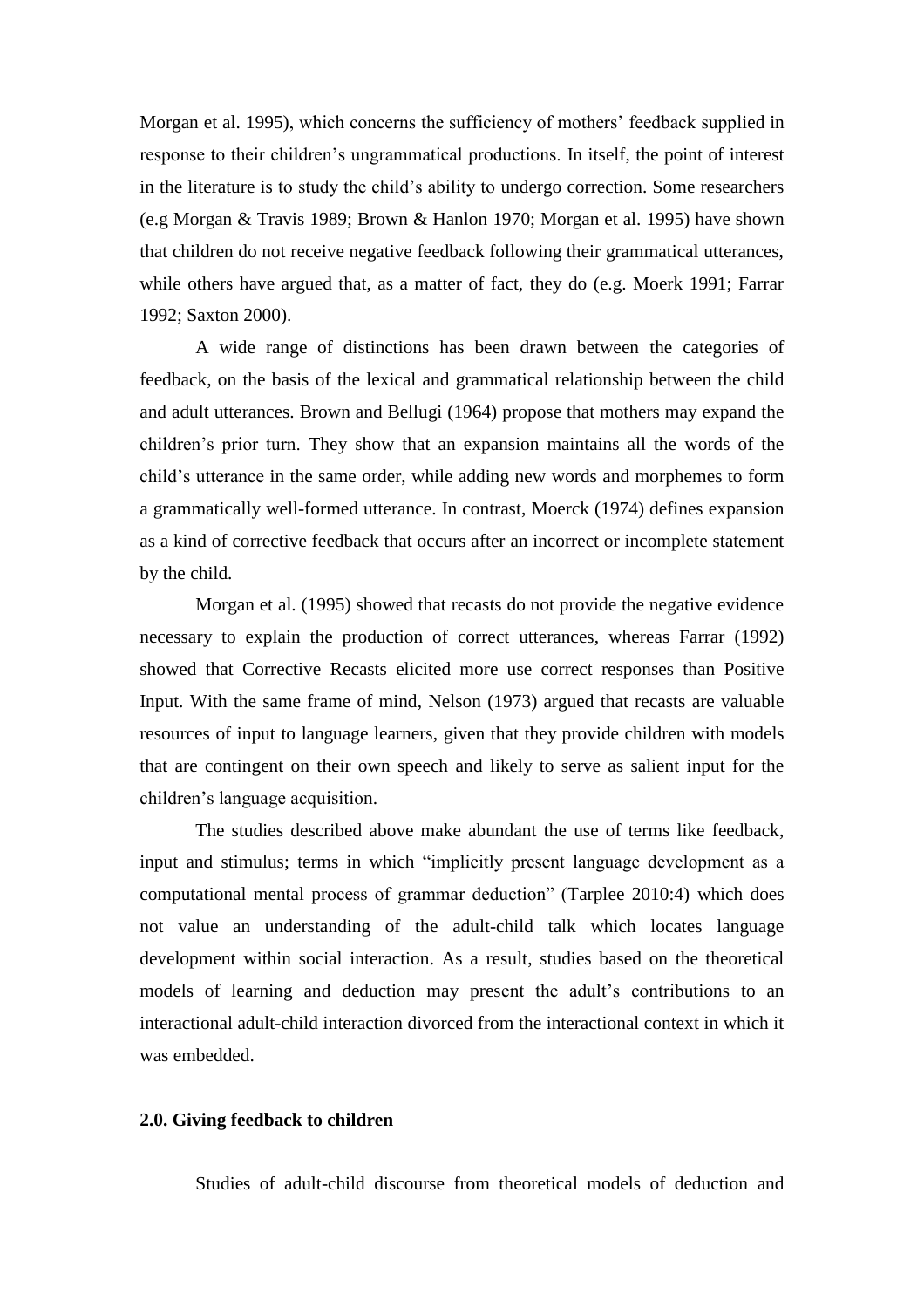learning have tried to shed some light on the input and feedback children receive from adults. The former presented a one-way phenomenon that disregarded consecutive turns, while the later incorporated recognition of the two-way nature of the talk. Yet, this concept of feedback failed to describe the relationship between two (consecutive) turns (e.g. an adult's response to a prior child's turn) since its bounds were set at those two turns, which did not allow consideration of the part played by earlier and later turns, adjacent ones.

 Next turn position has a special status in the analysis of the interpretation of the talk, as it is used by the mother to give feedback on the child's previous turn. The children from this study receive feedback on all their utterances, just as all of their mother's turns receive feedback on their utterances.

 The talk is collaboratively constructed in a way that mother and child use the next turn to display to one another how the prior turn has been received and, most importantly, what was understood from it. In the case of the mother's repetitions, the next turn is used to make clear to the child and to the analyst what the intended action done by the repetition was. Additionally, it is used to display how the child understood the mother's repetition. Therefore, by looking at the children's response to their mother's turn, one can begin to uncover the sequential implication of the mother's turn in itself, and to build a picture of what kind of information children understand from what their mothers say.

### **3.0. Conversation analysis and error correction**

The literature on child language acquisition has vastly discussed the phenomenon of 'error correction' and negative evidence in experimental studies (cf. Anselmi et al. 1986; Bohannon & Stanowicz 1988), in nativist and behaviourist studies (cf. Brown & Hanlon 1970; Chomsky 1959; Fester & Skinner 1957), in naturalistic studies (Saxton 2000).

 In terms of its use as an interactional resource, error correction is also discussed in the Conversation Analysis literature where the error is to be understood as "deeply implicated in the competence required for and displayed in the interaction" (Jefferson 1974:199). This competence can be either linguistic (e.g. to produce utterances that are coherent grammatically) or interactional (e.g. to speak appropriately to some participant within some situation).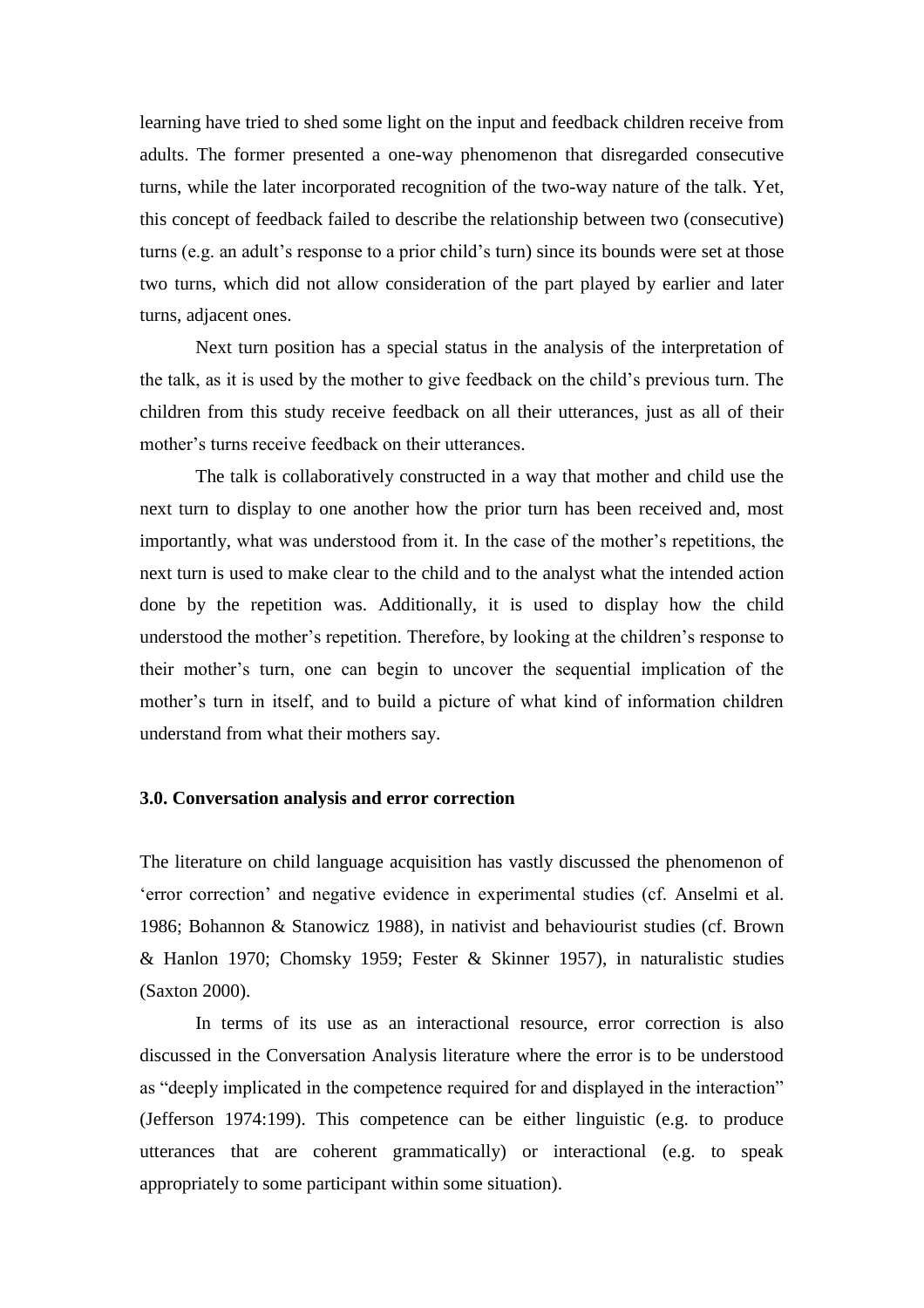Error correction and its characteristics is also mentioned in Schegloff et al. (1977). In that study, the authors showed that the participants can take some "time out" from their interaction to address problems in hearing, speaking, and understanding. This kind of correction (referred to in their paper as 'repair initiation') moved the focus from the participants' competence to an approach in which the term 'repair initiation' is used to refer to any breakdowns in communication (e.g. problems in the production and reception of the talk-articulatory, memory, sequence, ambient noise, etc.), which also include error correction (Hall 2007; Svennevig 1999).

 Repair practices do not address all the problems or divergences of understanding, and they rather focus only on the narrower domain of understanding something that someone has just said (Hall 2007; Kitzinger 2013; Kendrick 2015; Schegloff 2000; Schegloff et al. 1977). Due to their special role in talk, repair actions can supersede all other actions. This means that repair can "replace or defer whatever else was due next" (Schegloff, 2000:208) in the course of action, be it a next sound, a next turn in the sequence, etc.

When dealing with mother-child interaction, other-initiated repair is used as a device for dealing with those who are still learning or being taught to self-monitor and self-correct their own turn (Filipi 2009; Forrester 2008; Forrester 2015; Schegloff et al. 1977; Tarplee 1993; Tarplee 1996; Wootton 1994, among others). One reason for this is the assumed asymmetry in knowledge between the mothers and their children. In mother-child interaction it is normally the mother, the more competent speaker (and not the speaker of the troublesome turn), who initiates the repair (Laakso  $\&$ Soininen 2010). According to this view, parents will make evident the inadequacies in the children's talk and initiate repair. The children may accept the mother's repairinitiation and repair their first saying, therefore maintaining intersubjective understanding (Schegloff 1992). When the troublesome source is not repaired, mother may pursue further repair or abandon it.

 Tarplee (1993; 1996) investigated the interaction between caretaker and child during a picture-labeling activity and found that the child oriented to the phonetic features of the caretaker's repetitions. Features of pausing and pitch patterns are connected with the ways phonetic repair work is carried out in the interactions. Tarplee showed that the interactions between child and adult could be divided into two groups. The first group represents continued attempts by the child to name the picture, and it is characterised by temporally delayed utterances, produced with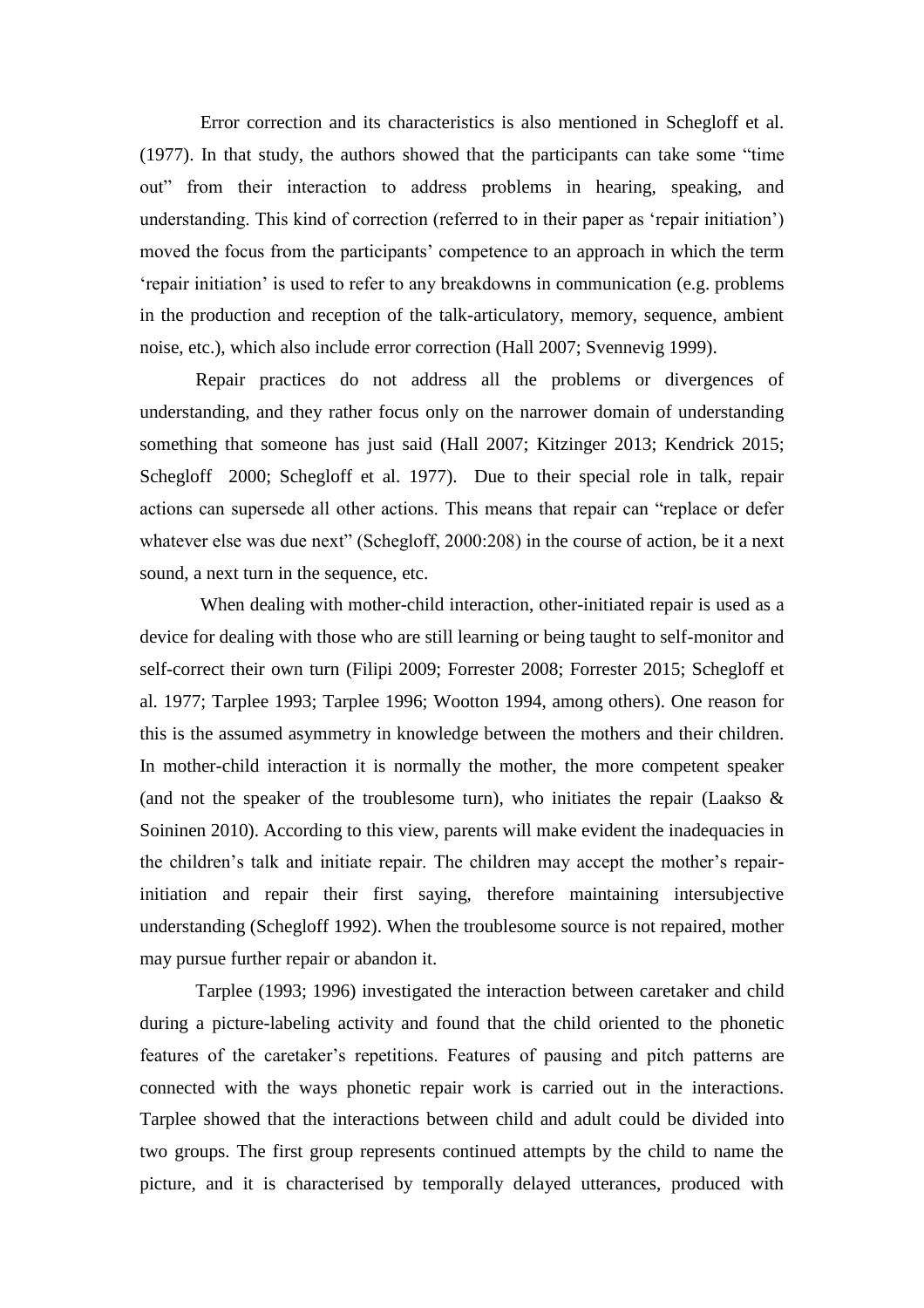different pitch pattern contours, and strongly contrasting articulations. The second group presents actions that lead to a continuation of the activity, and it is characterised by productions with no delay, and minimised contrastivity of pitch and articulation.

 Research on repair in adult-children interaction points to its importance in the process of language acquisition, since parents provide their children with the corrective feedback that they will need to develop their communication skills (e.g. Filipi 2009; Forrester 2015; Laakso 2010; Tarplee 1996). However, as Svennevig (2008) shows, the 'canonical concept' of other-initiation of repair used to display a trouble in speaking, hearing and understanding, evokes a rather narrow conception of the nature of these 'problems' as being just a problem of misspeaking. The so-called 'problems' (Svennevig 2008) should also concern the various aspects involved when producing an utterance that is recognized as valid or felicitous social action in a given situation. Therefore, in addition to linguistic problems (vocabulary, pronunciation, syntax) the literature on repair should also address acceptability problems, such as saying that something is 'wrong' when it is not acceptable.

## **4.0. The current study**

Breakdown in communication in mother-child conversations is no trivial matter. Nonetheless, mothers may notice that something is 'wrong' but still have a good enough understanding of what was said by the child to simply ignore it and allow the conversation to continue, just like in adult conversation (Schegloff et al., 1977, p. 380). An example of this is shown in extract 1. Here Mother and Child are playing with a bubble gun.

### **Extract 1 (cigu bolinha de sabão 0:10-0:20, boy; age 2;4)**

01-M: como qui chama issu? *how is this one called* 02-C: é:: *uhm::*   $03 (0.4)$ 04-C: /sa'bãw dzi bo'lina/ *soap bubble*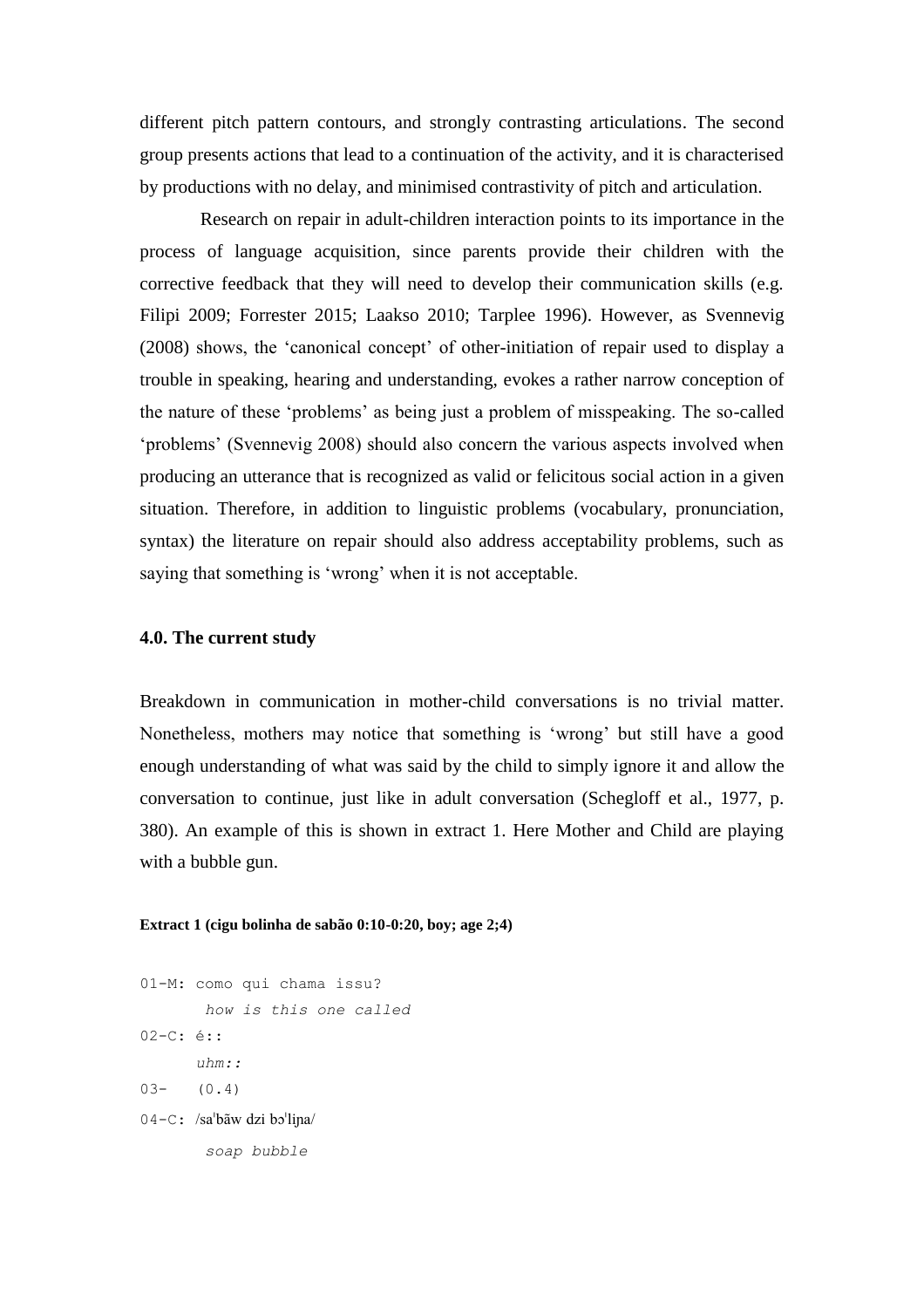```
\rightarrow05-M:/sa'bãw dzi bo'lina, /
```

```
 soap bubble ((meaning bubble)) 
06- (0.6)07-M: servi
     it works
08-C: laughs
```
 In line 01, Mother produces a test question to check if the child knows the name of what they are playing with. In response, Child produces sabão de bolinha (see line  $04$ , sa'ba"w dzi bo'lina). The word order of this turn does not conform to the rules of Brazilian Portuguese, in which the adjective follows the noun (bolinha de sabão would be the canonical form). Mother, however, repeats the child's 'wrong' turn in line 05 /sa'baw dzi bo'lina/; one might say that she chooses to ignore the fact that the child has swapped the word order. However Mother's stance towards the mistake and her overt acceptance of what the child said with servi ('it works' see line 07). Here she displays to the child, and to us as analysts, that what has been said is 'good enough' on this particular occasion -- she announces "it works" and does not pursue any further repair of /sa'baw dzi bo'lina/.

It can of course also happen that the mother may treat the child's prior turn as unacceptable; she must then determine how to address the problem (see, e.g. Corrin, 2010; Forrester, 2008; Laakso, 2010; Tarplee, 1996; Wells & Stackhouse, 2016). Ways of problematising a prior turn at talk, and initiating a sequence in which one or both (or all) participants work to resolve this problem, are collectively known as practices of repair (Schegloff et al, 1977). Such repair practices underlie the mother and child's capacity to talk together, act together and, most importantly, to understand each other (Clark, 1996).

Extract 2 is an example of mother's repetition used to initiate repair. In this interaction, Mother and Child are making different objects and animals using dough cutters. Here the mother's repetition appears to correct the child's phonetically immature form.

**Extract 2 (thacarfantasma 13:06-13:43 girl; age 2;7)** 

01-C: vô ajudá a mamãe a fazê a  $/ba^{\dagger}p^{\dagger}\tilde{a}n$ a/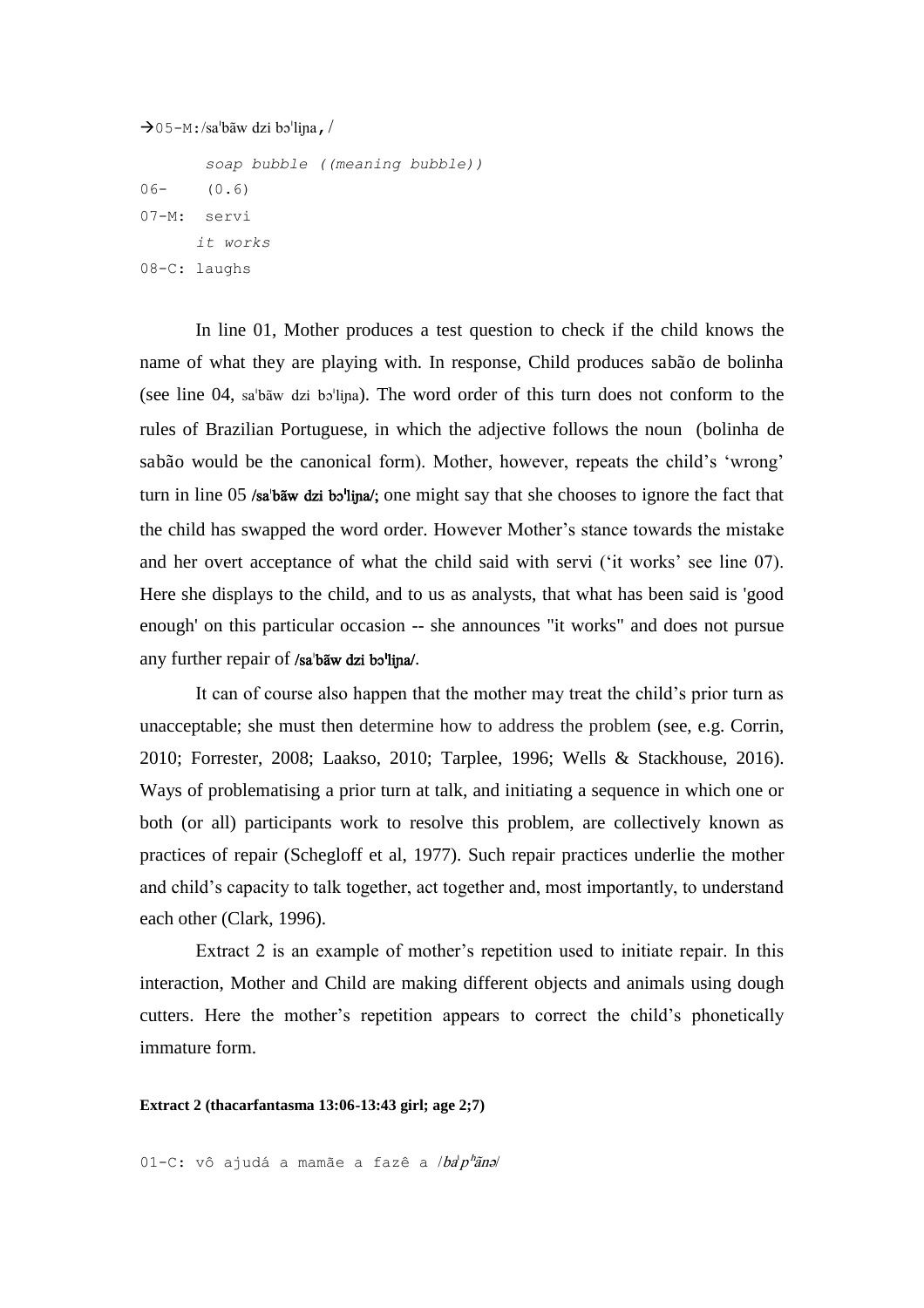```
 I'm going to help mommy to make a ghost
02 - (0, 6)\rightarrow03-M: /fãn<sup>1</sup>t<sup>h</sup>asmə/
         Ghost
04-C: /\beta^h a^h p^hama
         Ghost
05- (6,7)
06-C: vô cotá a fita
         I'm going to cut the lace
```
At first sight, Mother's turn in line 03,  $/$ fān $'t$ <sup>h</sup>asmo, seems not to restrict what may be a relevant next action for the child. Crucially for our analysis, however, the child treats Mother's repetition as an opportunity to work on her pronunciation: in line 04, she changes several aspects of her original production  $/\beta^2 a^{\dagger} p^{\dagger}$  map. Here the most striking phonetic differences between the child's two utterances (the first one in line 01, */ba* $p^{\mu}$ and and the second one in line 04,  $/p^{\mu}a^{\nu}p^{\mu}$ amag) is the first syllable of *Ifan't as angl* (ghost). In the child's second version, instead of a voiced bilabial plosive [b] followed by an open front vowel [a] the child produces a voiced bilabial fricative  $[\beta]$  followed by a nasalised lengthened open front vowel [ $\tilde{a}$ ] and an alveolar nasal [n], which resembles much more the mother's first syllable  $\left[\vec{r}\vec{a}n\right]$  of the target turn (see line 07,  $[\hat{f}$ an<sup>t</sup> $t^h$ asmal and see section 4.1 for further differences).

 On other occasions, the mothers' repetitions may be treated as corrections of lexical choice (rather than corrections of pronunciation). In Extract 3, Mother and Child are pretending to be in a restaurant. The child is acting as a 'waitress' and she is explaining to her 'client' (mother) the special dishes of the day. The dishes are made out of play-dough and they are displayed on the table. The client is expected to select one of the dishes displayed.

#### **Extract 3 (netneisabão 24:16-30:00, girl; age 2;4)**

```
01-M: Como qui chama [essa (unclear)?
         How is this unclear called? 
02-C: [\text{\'e}/\text{sa}^1\text{p} \tilde{o} \text{n}/ It is soap
```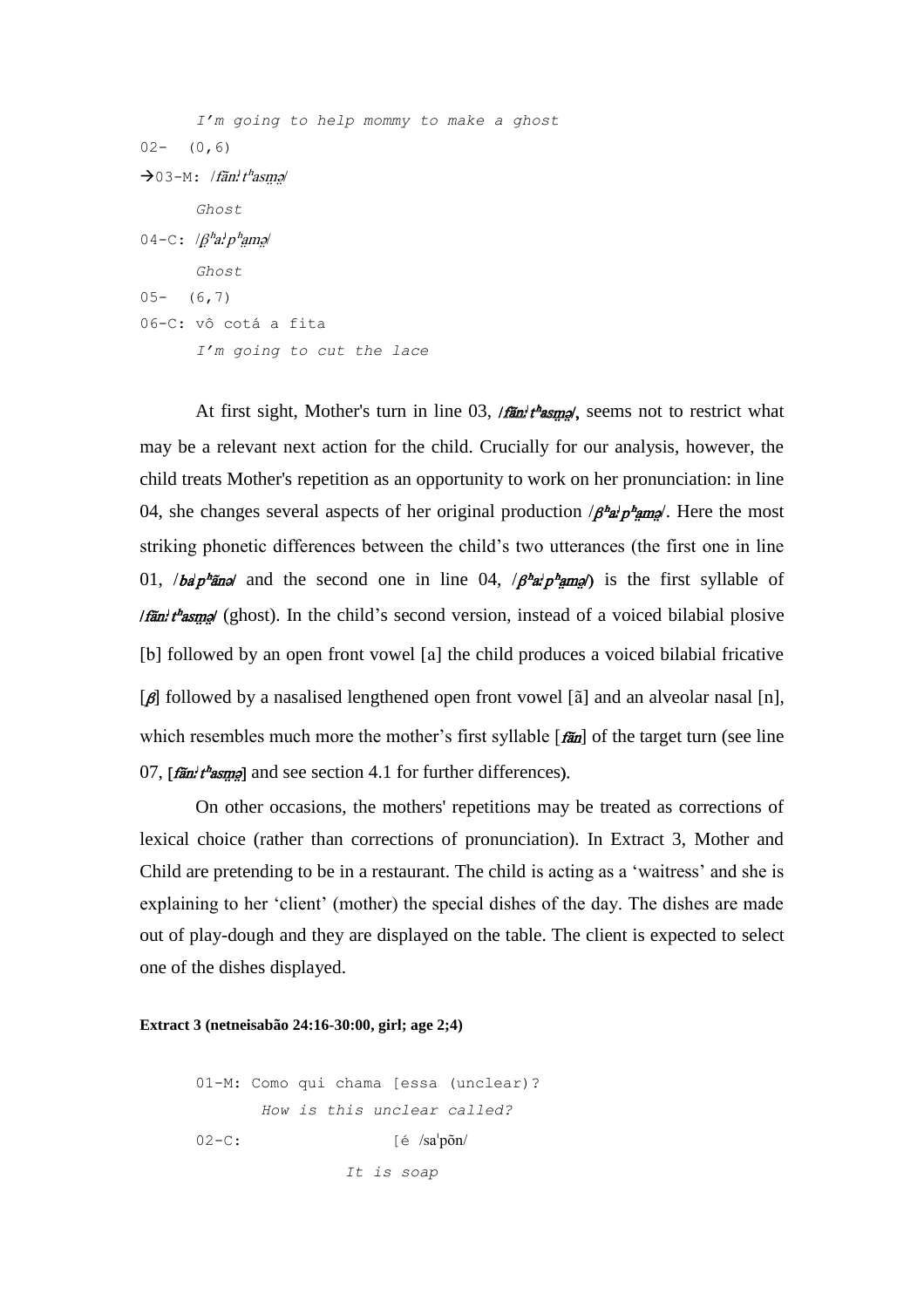```
\rightarrow 03-M: /sa<sup>t</sup>b\tilde{a}w/\tilde{b} soap
       04-C: xx (2.5) 
       05-M: ((lau[ghs)) £ Eu naum comu sabão (.) você come?
                      I don't eat soap do you eat it? 
       06-C: [a- [a-
```
 There are clear differences between the child's pronunciation and the mother's repetition For example, the phonetic differences between the child's utterance  $(\sqrt{sa'}p\tilde{\mathbf{o}}p' - soap,$  see line 2) and the mother's repetition  $(\sqrt{sa'}b\tilde{\mathbf{a}}w'$  see line 3) lie on the second syllable of the word. The child produces a voiceless bilabial plosive  $/p/$ followed by a nasalised close back vowel  $\delta/$  and an alveolar nasal  $/n/$ ; instead of the target pronunciation of a voiced bilabial plosive /b/ followed by a nasalised open front vowel / $\tilde{a}$ / and a voiced labial-velar approximant /w/. However, Child does not attempt any re-doing (as seen in extract 2). In Mother's next utterance (line 05), we find further evidence that this turn is not designed to initiate repair on the child's pronunciation, but rather on the lexical choice of  $/sa<sub>p</sub>õn'$  (soap), as Mother points out that soap is not something she would eat.

 In this article, we document mothers' use of two phonetic practices used to differentiate repairs on children's turns that are initiated through lexical repetition; namely, correction of children's articulation and rise-fall (RF) intonation contours. With these practices, mothers convey to children that their prior talk is "wrong" and in need of correction. The mothers' repetitions locate the source of the trouble - precisely the repeated word or words. However, unlike more generic practices of repair initiation that focus on problems of hearing and understanding (see Filipi, 2009; Rossi, 2015; Svennevig, 2008; Schegloff et al., 1977, Schegloff, 2000), these repetitions strongly delimit the nature of the trouble, as the problem is not hearing or understanding it, but accepting it. In this study, the mothers seem to hear and understand the referent of the word, since they do not initiate repair to solve these problems, but they do not accept the referent as the right answer, or a sensible/ possible contribution.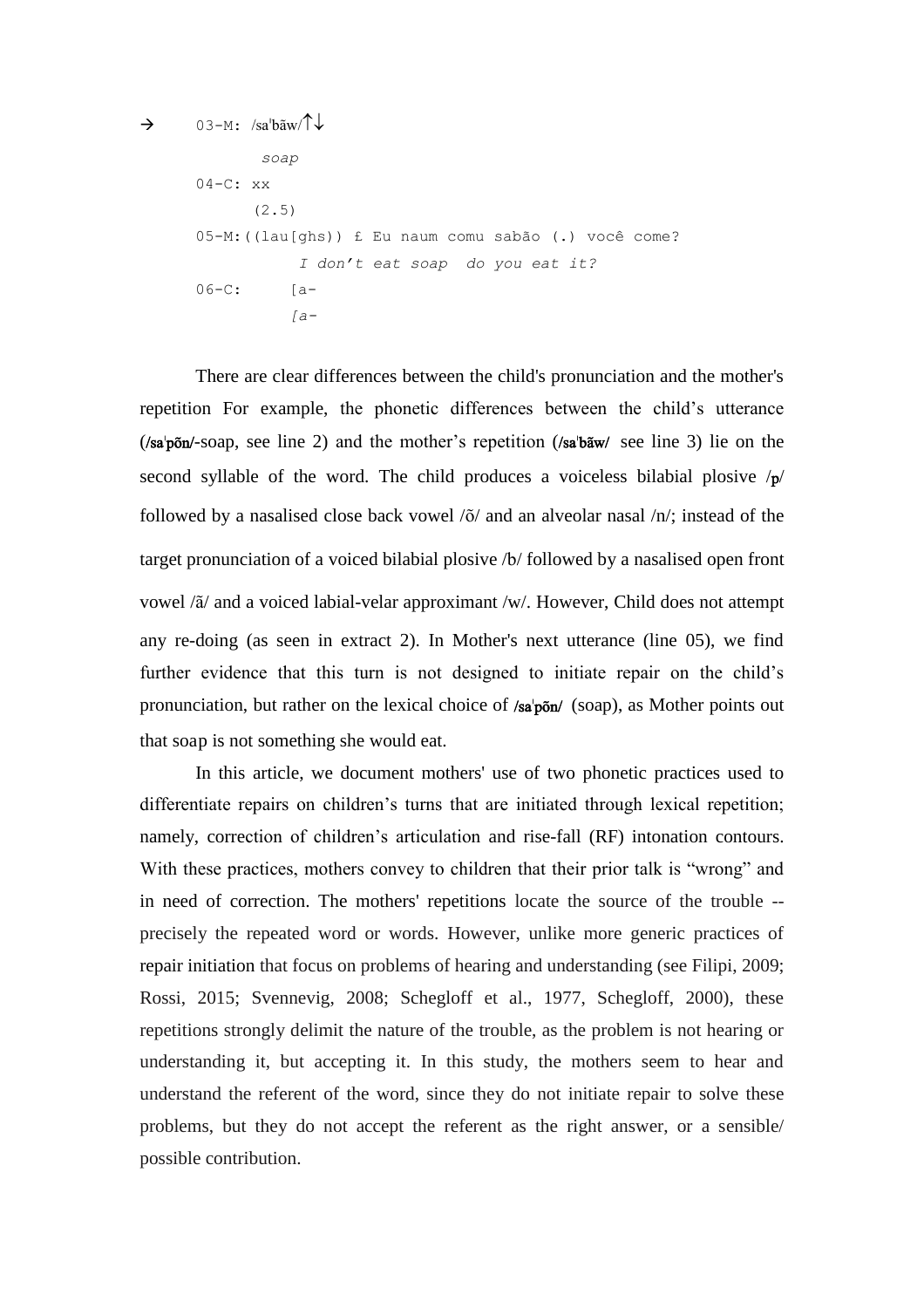## **5.0. Methods**

This analysis employs the methodology of Conversation Analysis/interactional linguistics (see e.g. Couper-Kuhlen & Ford, 2004; Couper-Kuhlen & Selting, 1996; Hakulinen & Selting, 2005; Local & G. Walker, 2004; Walker, 2014a,b; Wells & Stackhouse, 2016). The functional/sequential and the phonetic analysis will be carried out in tandem, not one after the other.

The data used in this study consist of audio recordings of one-hour playtime interactions between 5 normally developing children (mean age 2.6) and their mothers. All participants are native speakers of Brazilian Portuguese, and the interactions take place entirely in that language (although the mothers all speak English as an additional language). The recordings were made by the first author in the participants' own houses. Each interaction occurred during a half-hour of playtime. In total there were three meetings between the first author and the participants; the first to assess the child's lexical knowledge, and another two to collect data. Each meeting lasted for half-hour yielding a total of 25 interactions, 5 hours of recordings. In these meetings, the participants played with a variety of items provided by the researcher, as well as their own toys.

### **5.1. Mother's repetitions to correct the child's pronunciation**

 A repair sequence consists of a trouble source followed by a repair initiation and a repair solution (Schegloff et al., 1977). Repair initiators can take many forms, but in this study we focus only on mothers' repetitions of the child's prior turn, and furthermore, on those that initiate repair on either the form of the child's production (pronunciation) or on the lexical choice.

 Early work on the other-initiation of repair in English proposed two formats of repair initiation involving repetition (Schegloff et al., 1977, pp. 367–368):

1. Partial repeat of the trouble-source turn.

2. Partial repeat of the trouble-source turn plus a question word;

 Further studies on English interactions have largely confirmed this distinction, with minor adjustments to include also 'full lexical repeats of the trouble-source'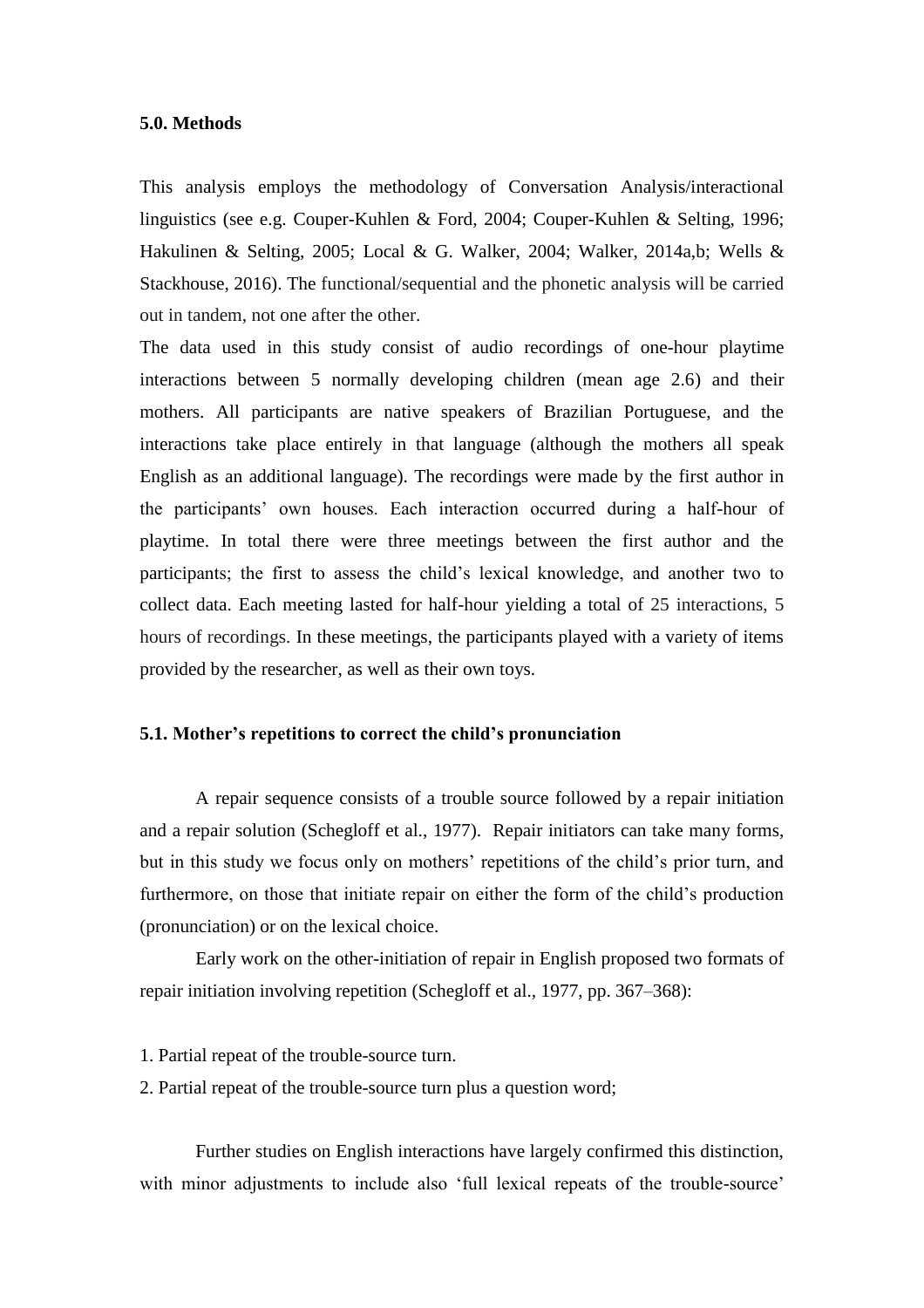(Benjamin &Walker 2013; Curl, 2005; Kitzinger 2013; Schegloff 1997; Tarplee, 1996), so that it has become an established taxonomy of formats for other-repetition to initiate repair in English (for recent studies on repair see Benjamin & Walker, 2013; Dingemanse, et al., 2016; Kitzinger, 2013, Fox et al., 2012). The data in our study consists of partial repeats (e.g. Extracts 2 and 3) and full repeats (e.g. Extracts 4, 7 and 8) of the trouble source turn. Due to this study's exploratory purpose no distinction was made between partial and full repeats, as its main goal was to build a picture of what kind of information children understand from what their mothers lexical repetitions in Brazilian Portuguese.

The repair sequences in our collection have the following properties:

- They were initiated by the mothers.
- They are lexical repetitions of the children's talk (other-repetitions).
- They are positioned immediately after the child's turn $\left[\frac{1}{100}\right]$
- They have the same syntactic properties (e.g. verbs that we repeated using a different conjugation were excluded from the collection used in this study)

In total we collected 25 instances, of which 12% initiate repair on the child's pronunciation and 88% initiate repair on the child's lexical choice.

 The transcription conventions were based on Wilkinson & Beeke (2012) where some phonetic and prosodic symbols are used together with the already established Jeffersonian system as a tool to depict the actions done by the mother's repetitions to initiate repair for form from repetitions that are used to initiate repair on the child's lexical choice.

### **6.0. Analysis**

 This section explains the interactional and phonetic differences between the mother's repetitions to initiate repair for form and repair for lexical choice. Here we will explain these differences by taking into consideration the importance of the next turn in correcting the child's pronunciation (repetitions to initiate repair on the child's form, see 4.1) and the child's lexical choice (repetitions to initiate repair on the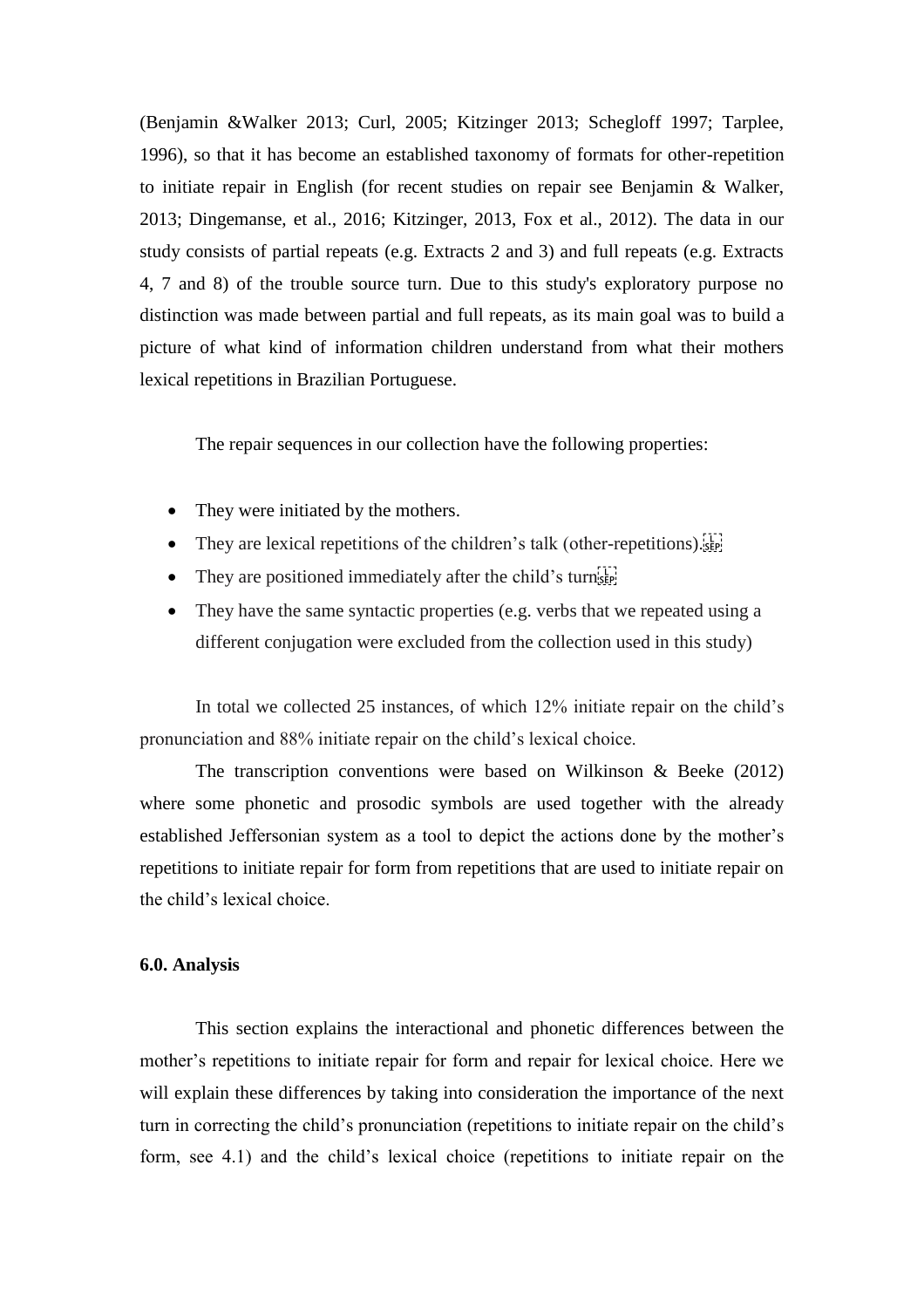child's lexical choice, see 4.2). The differences in actions done by each mother's repetition and how mother and child negotiate their meaning will be the focus of these sections. Finally, we will distinguish phonetically the mother's repetitions to initiate repair for form from the ones used to initiate repair for lexical choice.

## **6.1. Mother's repetitions to correct the child's pronunciation**

 As mentioned, mothers may initiate repair to correct the child's pronunciation. Extract 4 (an extended version of Extract 2) provides an example of this kind of correction.

#### **Extract 4 (thacarfantasma 13:06-13:43, girl; age 2;7)**

```
01-M: vô fazê di brancu
        I'm going to make it white
02 - (1, 9)03-C: é
        Yes
04- (0, 3)05-C: vô ajudá a mamãe a fazê /ba'p''ãna
        I'm going to help mommy to make a ghost
06- (0,6)\rightarrow 07-M: /fãn<sup>, th</sup>asme
        Ghost
08–с: /\beta^hа̃ʻ.p^hата/
        Ghost
09 - (6, 7)10-C: vô cotá a fita
        I'm going to cut the lace
```
In the extract above, the mother's repetition (line  $07$ , / $\frac{r}{r}$  / $\frac{h}{r}$  / $\frac{h}{r}$  / is used to, at the same time, initiate repair and model the repair the child should provide of the prior troublesome turn (line  $0.5$ ,  $\theta \frac{a^2 \pi a}{a^2}$ ). In this example both participants (especially the child) seem to display a shared understanding of the action done in the mother's prior turn (line 07,  $/\tan^2 t^2 \sin^2 t$ ). Here the mother's repetition (line 07,  $\pi$  / fãn' t<sup>h</sup>as m<sub>a</sub>) prompts self-repair from the child. In another words, the mother's repair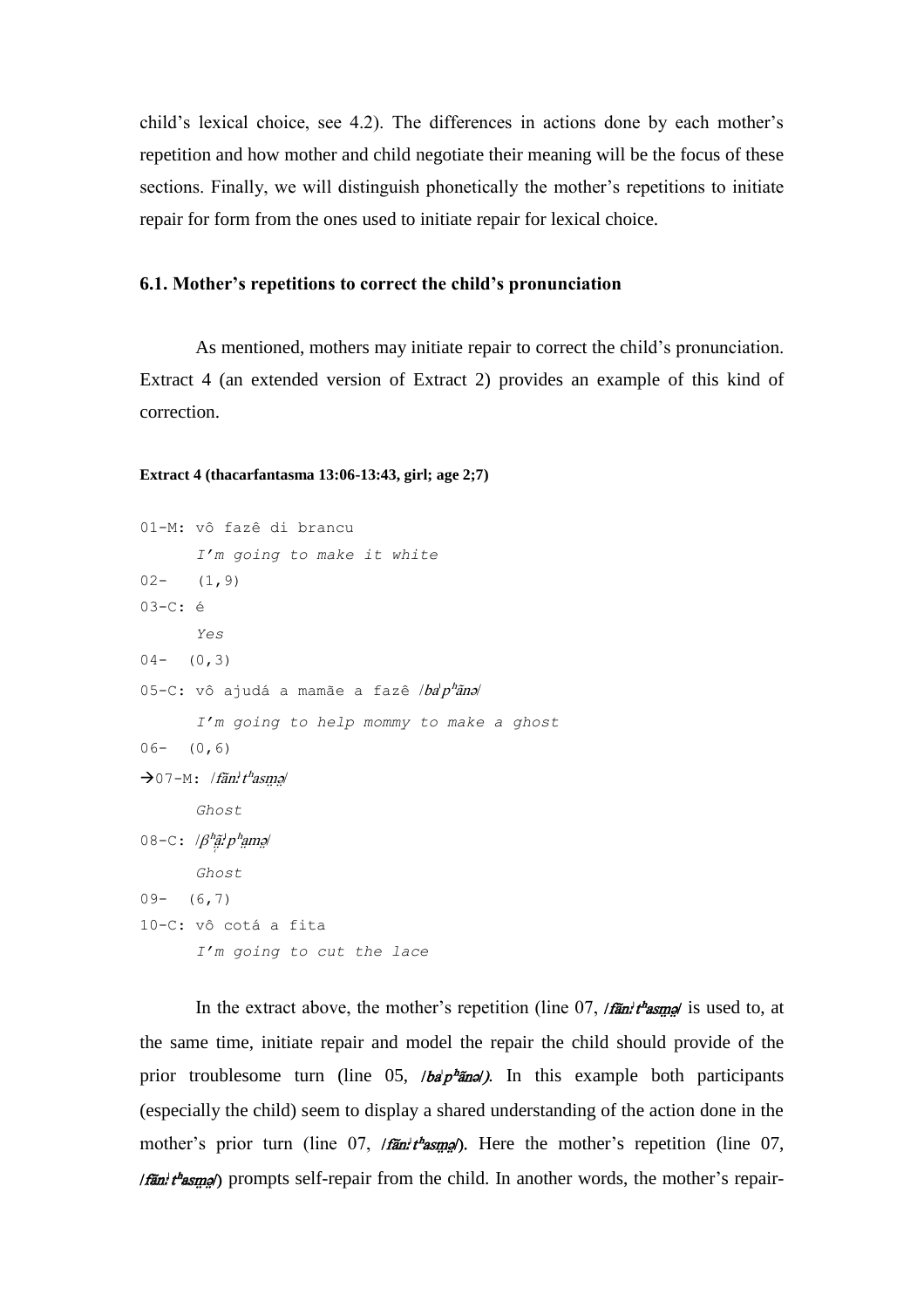initiating turn is used to take some time off from the conversation to deal with the child's pronunciation problem before continuing with their interaction. The mother's repair initiation aims to pursue and establish a joint project (joint action), which will allow them (mother and child) to work together on the child's pronunciation problems. The establishment of a collaborative joint action between mother and child is made evident when the mother proposes a repair solution simultaneously in her repair initiation (see line 07,  $/5$  take  $/2$ ). This combination of initiation and solution prompts the child's second trial at pronouncing the troublesome turn (see line 08,  $\beta^h\tilde{\mathbf{z}}_k^m p^h$  m  $\mathbf{z}$ . The child's second trial is approved and accepted by mother as evidenced by the fact that no further correction is pursued (see line 09) and a new topic of interaction is initiated.

 In Extract 4, the most prominent phonetic differences between the child's two utterances (the first one in line 05, */ba/p<sup>h</sup>ane*/ and the second one in line 08,  $\beta^h$ ang/ is the first syllable of fantasma (ghost). In the child's second version, instead of a voiced bilabial plosive /b/ followed by an open front vowel /a/ the child produces a voiced bilabial fricative  $\beta$  followed by a nasal open front vowel  $\alpha$  and an alveolar nasal  $/n$ . This more closely matches the mother's first syllable  $/\mathbf{r}$  -- only the place of the initial fricative is different, whereas in the child's first production both the place and manner of articulation of this consonant differed from the target. Additionally, the child lengthens the first syllable, to detach the troublesome syllable from the rest of the word as the mother did in her combination of initiation and solution (see lines 07, *Ifan't rasme and 08*  $\beta$  *and*  $\beta$  */*  $\beta$  *and*  $\beta$ *.* The second version also comes to line with the adult's on the last syllable of the word  $/mg$ , by having a voiced bilabial nasal /m/ followed by a central close-mid vowel  $\sqrt{a}$  in place of an alveolar nasal  $\sqrt{n}$  followed by a central close-mid vowel /2/.

 In terms of intonation, the mother produces this repetition with a different pitch pattern and longer duration than the child's troublesome turn (see Figures 1 and 2).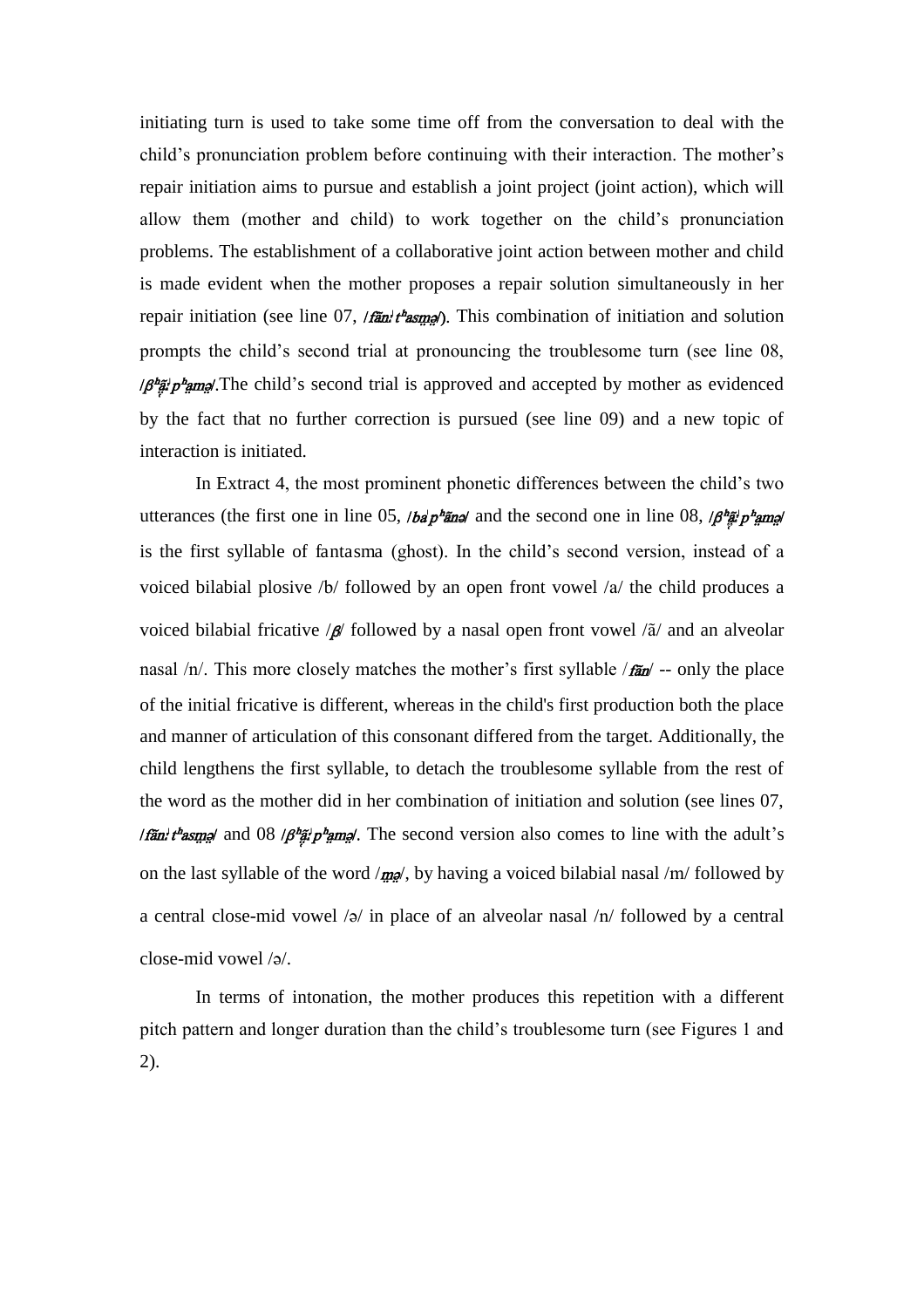

Figure 1: Pitch pattern of the child's troublesome turn.

The child, instead, relatively<sup>1</sup> matches the pitch pattern of her repair solution (second version) with the pitch pattern of the mother's repetition (see Figures 2 and 3). The mother's pitch rises 9 semitones  $(ST)^2$  over the stressed syllable [ $f\tilde{a}n$ ]. A similar rise can be seen in the child's second version, where the pitch rises 4 ST over the stressed syllable  $\left[\beta^{\frac{h}{2}}\right]$ . Here the relative pitch matching is used to align with the action in progress, in agreement with Wells (2010) and Wells & Stackhouse (2016)'s findings for English children.



 $\overline{a}$ 

Figure 2: Pitch pattern of the mother's reparative repetition to correct the child's pronunciation.

<sup>&</sup>lt;sup>1</sup> Speakers can match their tones relatively when they use similar pitch levels but relative to their respective voice range (see Couper-Kuhlen, 1996).

<sup>&</sup>lt;sup>2</sup> Semitones (ST) provide a perceptually more appropriate representation of pitch than Hertz when dealing with conversation (see Couper-Kuhlen, 1996; Nolan, 2003): 12ST \_ 1 octave.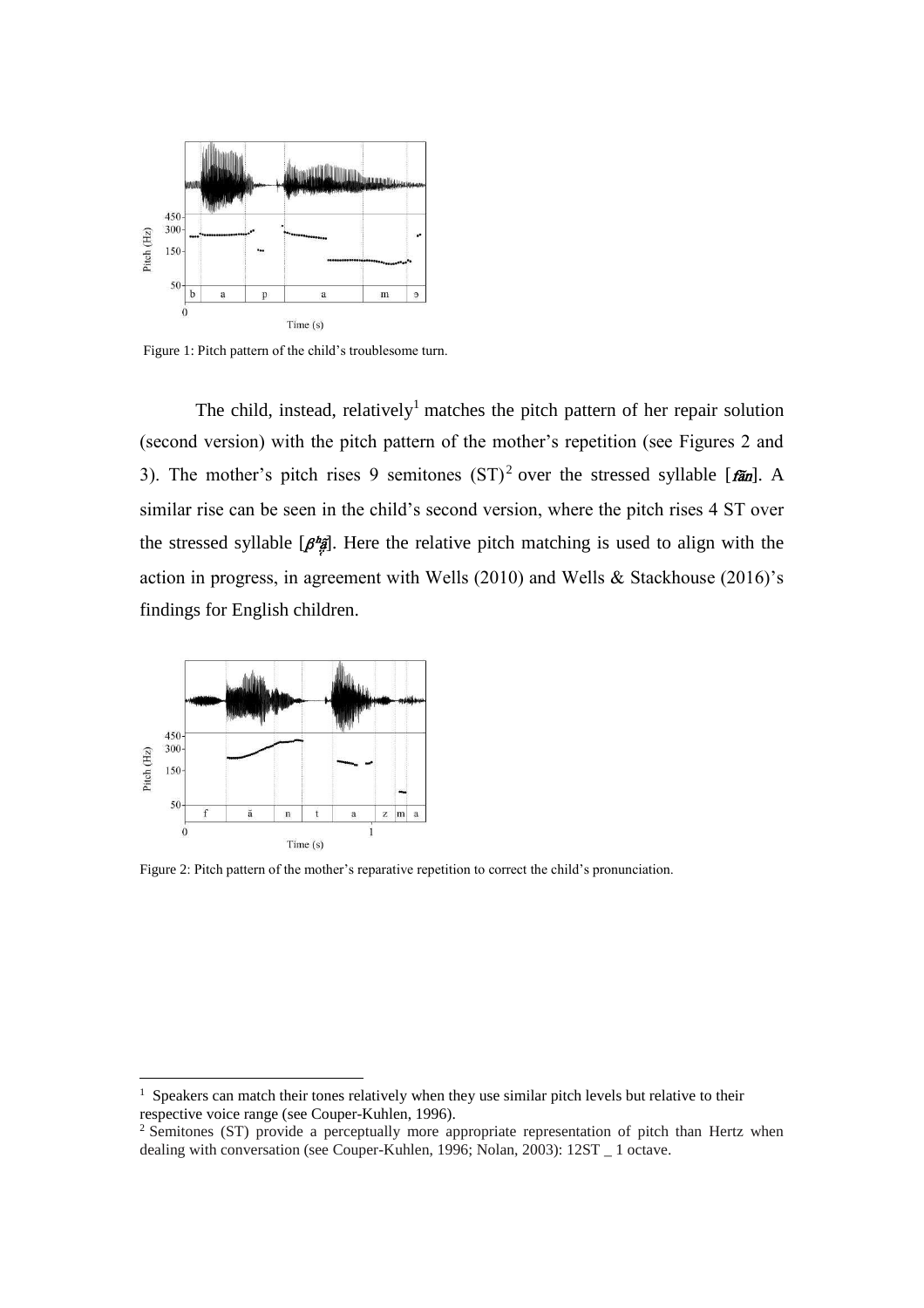

Figure 3: Child's repair solution matching the contour of the mother's reparative repetition.

As is shown in this example, the child's second version (the repair solution) at segmental and intonational levels is accepted by the mother who chooses not to pursue further correction in line 09 which entitles the beginning of a new action.

 Extract 5 is another example of an other-initiation of repair using repetition to correct the child's pronunciation. Here the mother and child are colouring together a colouring book from the Backyardigans (a TV series for children). At a certain point the mother stops colouring and asks her daughter to label the characters printed on the page.

#### **Extract 5 (thacarbackyardigans 0:20-0:30, girl; age 2;7)**

| $01 - M$ : | $i::ssu:(.)$ i essi               |
|------------|-----------------------------------|
|            | correct and this one              |
| $02 -$     | (1, 1)                            |
| $03 - C:$  | ehm::: num sei                    |
|            | Uhm                               |
|            | I don't know                      |
| $04 - M:$  | u: /  aw                          |
|            | the au (first syllable of Austin) |
| $05 - C:$  | $u$ :/ $'$ a:w/                   |
|            | the au (first syllable of Austin) |
| $06-$      | (0.6)                             |
| $07 - M:$  | $/$ 'awst $\int$ in/              |
|            | Austin                            |
| $08 - C$ : | / $\frac{3}{2}$ nts               |
|            | Austin                            |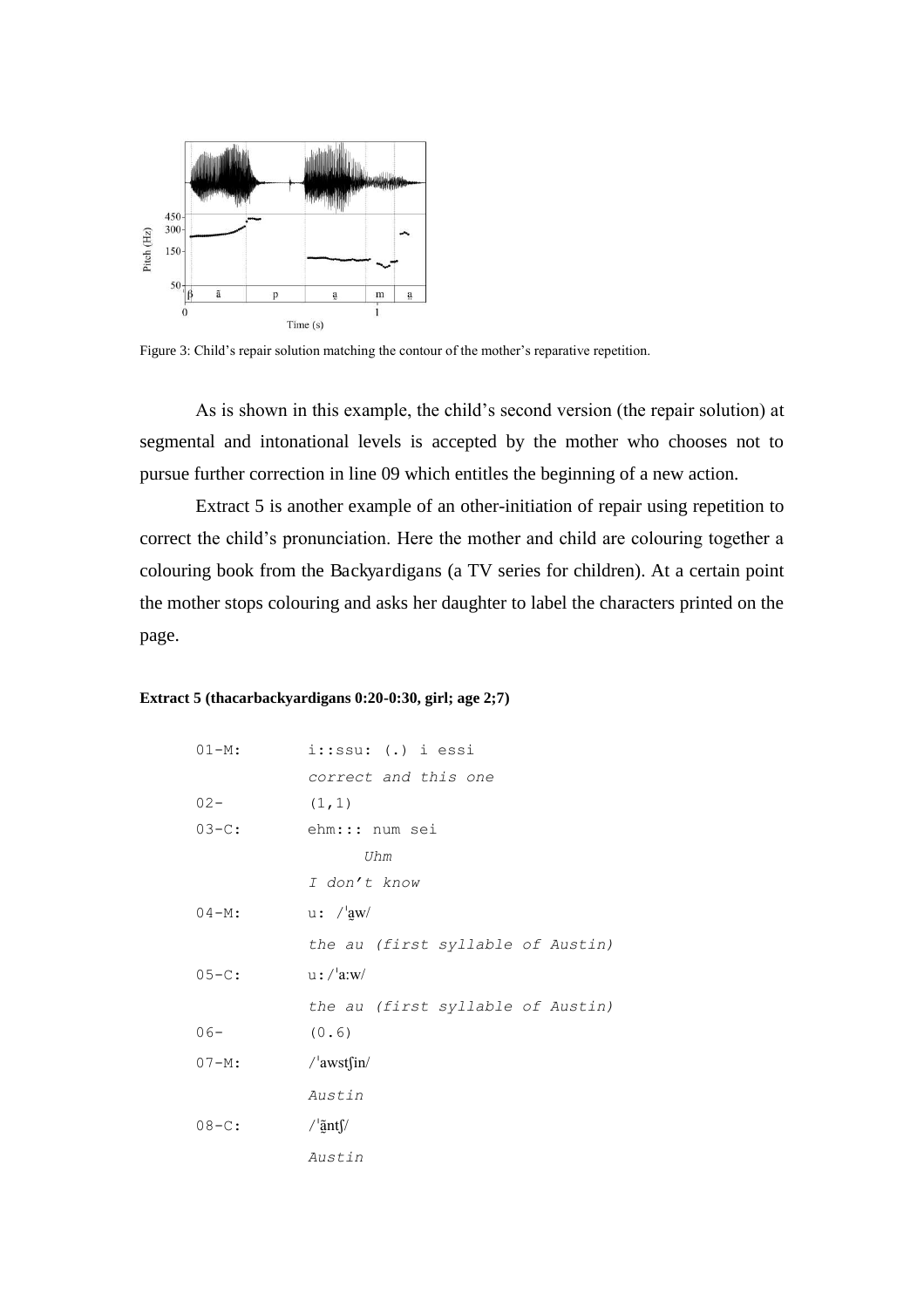```
\rightarrow 09-M: /'awst\sin/
                 Austin
10-C: /\lbrack \tilde{a}^{w}t\tilde{h}^{j} (fu(h)n)
         Austin
11-M: I:::ssu::= 
        That's right
12-M: =vamu vê u qui teim dentru
        let's see what there is inside
```
 The example above (Extract 5) differs from the previous example (Extract 4) because the mother overtly models the correct pronunciation before the child makes an attempt. In line 3 "ehm::: num sei") Child displays in their response not to know how to label the character the mother is pointing to. After the child has explicitly said that she does not know the character's name, mother hints the character's name by saying the first syllable of it (see line 04,  $\ell$ <sup>1</sup> aw/). In response to the mother's hint the child repeats the mother's prior turn. Here she articulates the segments and intonation of her turn to match the mother's prior turn (see below). As a consequence mother seems to understand these phonetic and prosodic similarities as indexing that the child knows the preferred action to do next: to say the character's name. However, since the child does not provide the characters name in line 06, mother models the correct answer in line  $07$  (/ $\frac{I}{I}$  / $\frac{I}{I}$ ). As in any learning interaction, the child takes this opportunity as a chance to practice the new word learned. However, the child's repetition of the mother's prior turn (see line  $08$ ,  $/\frac{5}{2}$ nt f) is mispronounced when compared to the mother's articulation. Consequently, mother initiates repair and models once more the correct response. The child has another go at articulating the troublesome turn (see line10,  $/\tilde{a}^{w}t(i)$ ). In the child's second version, instead of a nasal open front vowel  $\langle \tilde{a} \rangle$  followed by a voiced alveolar nasal  $\langle n \rangle$  the child produces a labialized nasal open front vowel /  $\tilde{a}^{w}$ / followed by a palatalized voiceless alveolar affricate  $/t$   $\frac{f}{f}$ , which resembles more closely the mother's repetition. This resemblance enables the closure of the repair sequence with the mother's validation of the child's correct response (see line 11, issu 'that's right'). Finally, a new topic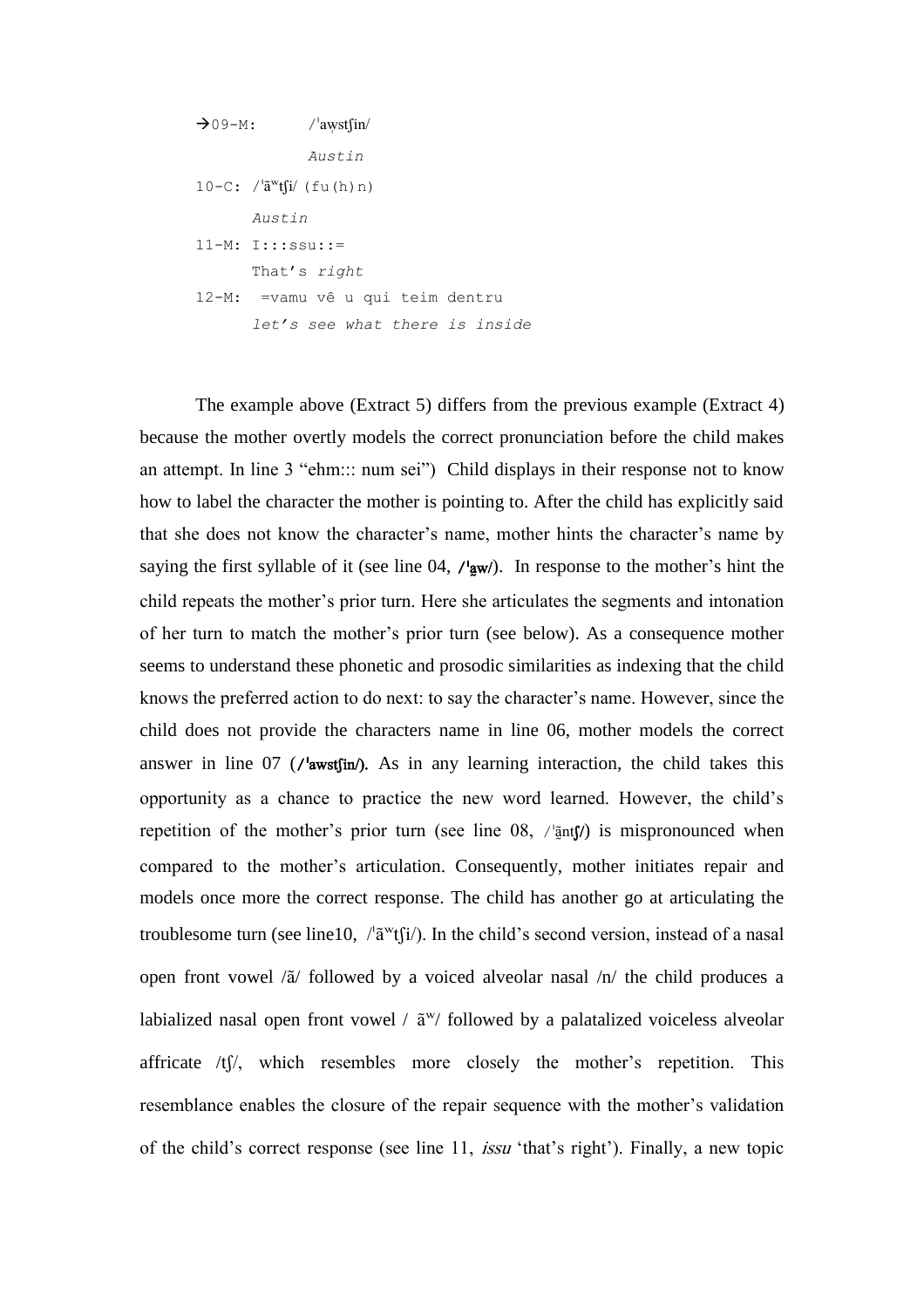and sequence of interaction can start (see line 12 vamu vê u qui teim dentru 'let's see what there is inside').

 Additionally, the child relatively matches the pitch pattern of her mother's prior turn (see lines 05 and 06). The mother's pitch rises 14 ST over the first syllable  $/\mu$  aw/. A similar rise can be seen on the child's second version, where the pitch rises 11 semitones (ST) over the first syllable  $/\alpha$ :w/. Here, by relatively matching her pitch pattern with her mother's prior turn pitch pattern, the child displays alignment with the action proposed by her mother (see Figures 4 and 5). The mother treats this alignment as a signal that the child had understood and joined the joint project (labelling the character) proposed by her test question at the beginning of the talk (see line 1, "i:ssu: (.) i essi").



Figure 4: Mother's pitch pattern of the first syllable of Austin.



Figure 5: Child's relative pitch match with the mother's prior turn.

In fact, the child's repetition and prosodic alignment on the first syllable of the word could have been understood by the mother as a display of understanding and knowing the answer to line 1. Yet, as the child passed her turn (see line 06), mother opts to model the correct response (see line  $07$ , ( $\alpha$ wstfin). Similar to Extract 5, the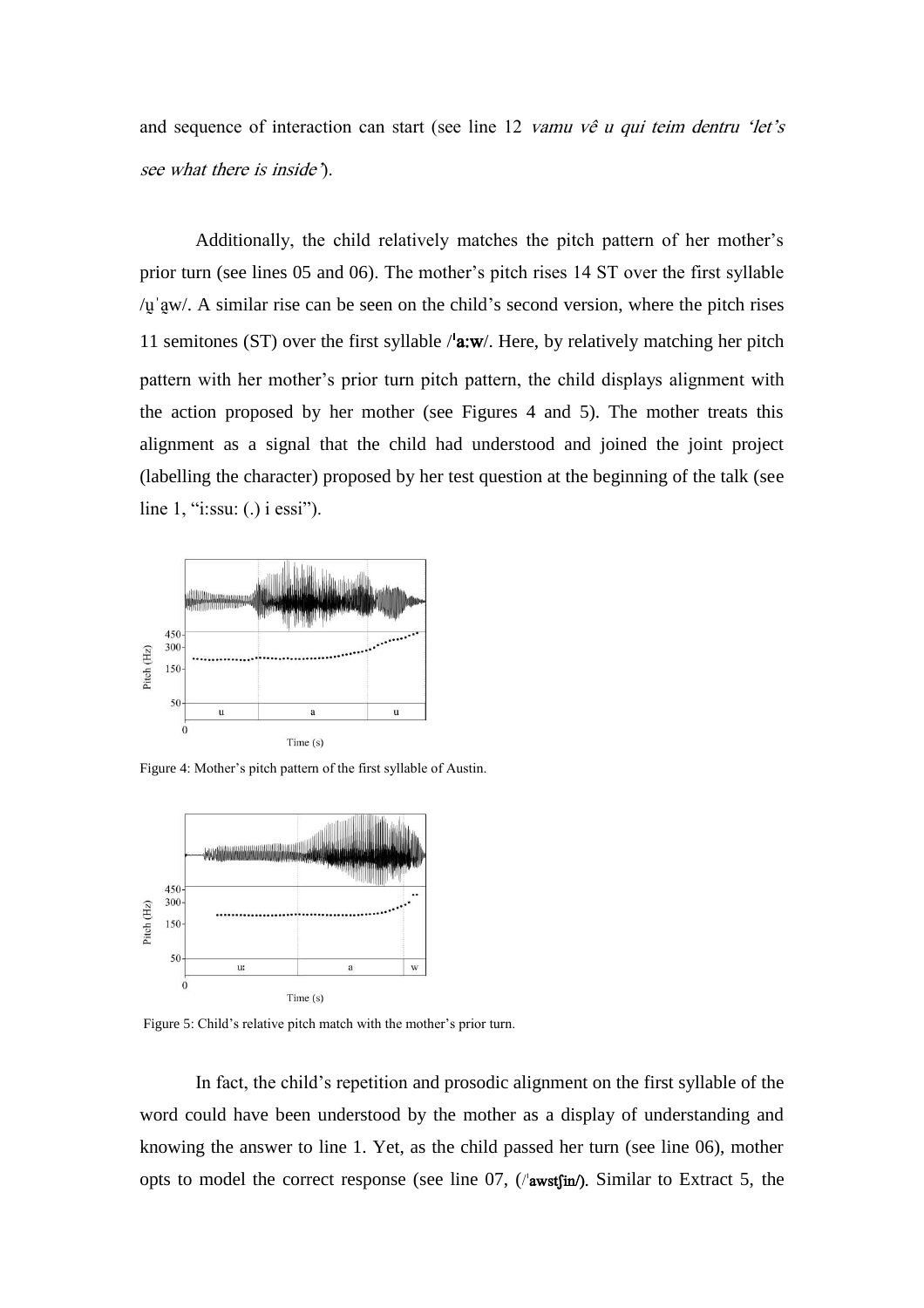child does the repetition in line 08 (/' $\tilde{a}$ ntf/) following the mother's model. Yet, its pronunciation is not correct. Therefore, the mother pursues the full name /'awstfin/ (see line 9).



Figure 6: Pitch pattern of the Mother's model



Figure 7: Pitch pattern of the Child's troublesome turn.

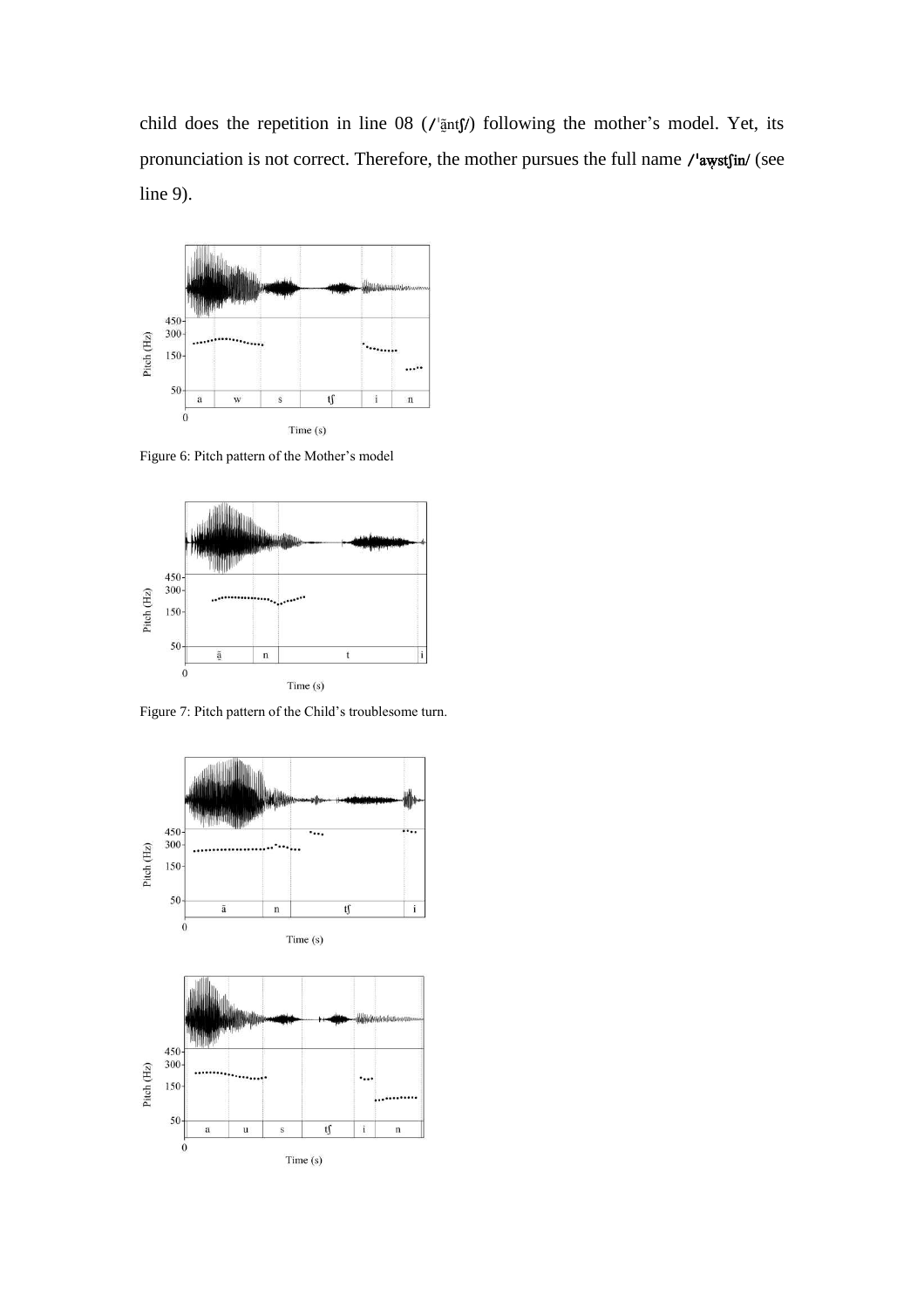In terms of intonation, the mother produces the reparative repetition with a different pitch pattern and longer duration than the child's troublesome turn (see Figures 6 and 7).

In the repair solution (child's second version) the child, in contrast to Extract 5, does not match the pitch pattern of her second version with the pitch pattern of the mother's repetition (see Figures 7 and 8). Yet, the mother accepts the child's answer as correct (see line 11, "issu") and starts a new action. These results might suggest that the child being able to pronounce the syllables of the word more similarly to the adult form is more important than being able to match the mother's pitch pattern. More studies need to be done, with more participants, to confirm this trend.

 In summary, the mother produces a repetition with the first syllable lengthened and detached from the rest of the word and with different pitch patterns from the ones found on the child's troublesome turn to initiate repair on the children's pronunciation. In this case intonation (pitch matching) is used as an extra cue to help the children to display their alignment with the actions proposed by their mothers.

### **6.2. Mother's repetitions to correct the child's lexical choice**

 Repetitions can also be used to prompt the child to correct his/her lexical choice. In this study the vast majority (88%) of the mother's repair initiations have this function, rather than correcting pronunciation. Extract 06 is an example of this kind of repair initiation. Here, Mother and Child are engaged in a picture labelling activity in which Chid is asked to label some Disney characters stamped on the gift wrap Mother is holding.

#### **Extract 6 (caenetamarelo 13:06-13:43, boy; age 2;6)**

```
01-M: u mi:: ckey [(.) I qui cor é essa embalagem?
      Mickey and what colour is this gift wrap?
02-C: \int f a^{-}03- (1,0)04-C: erm::
```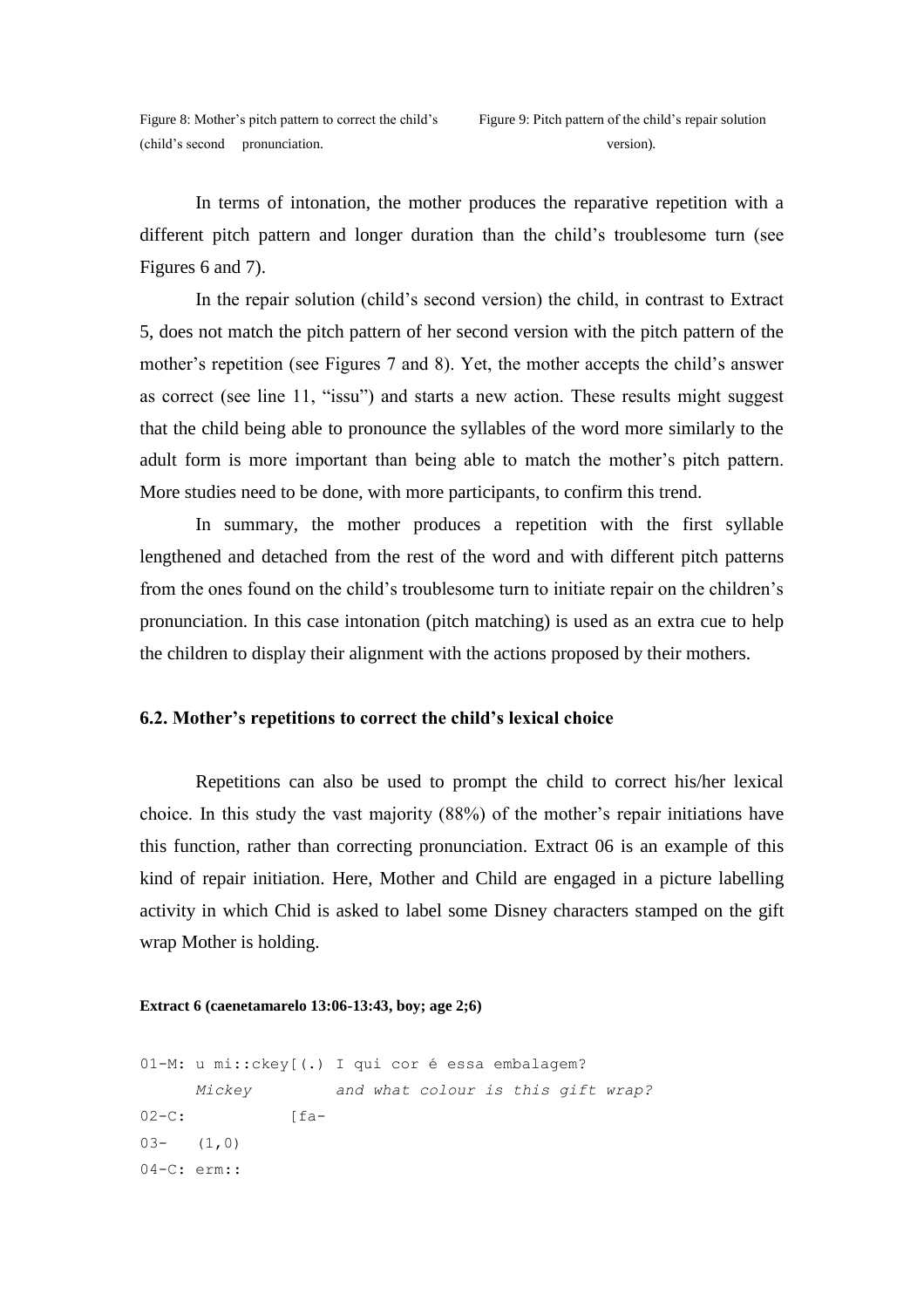```
 ehm::
05- (1,2)06-C: Mickey
       It's Mickey
07-M: Naum È u mickey=
       It is not Mickey 
08-M: = I essa que cor que é essa
       And this what colour is it 
09-C: /ma'ela/
       yellow 
\rightarrow10-M: /amareka/
       yellow
11 - (0, 9)12-C: <<creaky>> é
                 yes
13-M: Ah: num È amarela[ nada (.) qui cor qui È?
       Oh it is not yellow (.) what colour is it
14-C: [laughts--
15- (2,1)
```
 Here mother and child are involved in a picture-labelling activity in which the child needs to label and describe the Disney character printed on the gift-bag they have received from the first author. Before this interaction started the child had already labelled correctly the character (Mickey Mouse) printed on the bag. Mother validates the child's correct response in line 01 (u mi:: ckey[(.) I qui cor é essa embalagem?), and starts a new answer-question sequence. However, the child fails to give the correct response as she repeats the name of the character instead of saying the colour of the gift-wrap (see line 06 Mickey). Consequently, mother initiates an explicit repair to correct the child's troublesome turn (see line  $07$  Naum  $\acute{\rm{e}}$ u mickey). The child provides a repair solution that, at first glance (see line 9  $/mq$ be correct. However, the colour of the gift-wrap is blue and not yellow. Thus, the mother repeats the child's troublesome turn to correct the child's lexical choice.

 This repetition is done with a Rise-Fall (RF) pitch pattern (see line 10,  $\alpha$  /ama<sup>1</sup> resl $\alpha$ ), rising 11 ST over the lengthened stressed syllable and falling 11 ST (see fig. 9).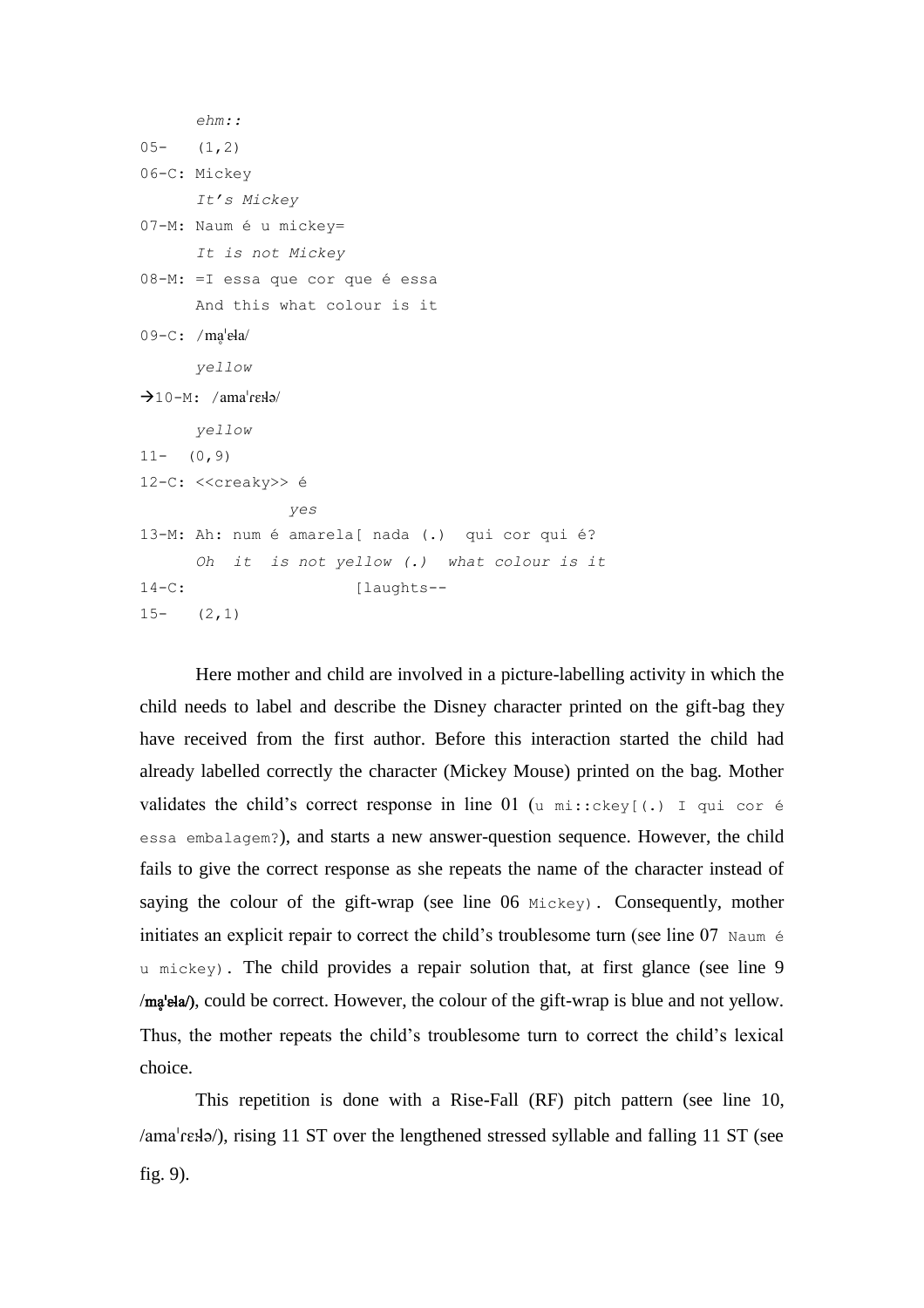The child, by providing a confirmation (see line 12, "é"), can be said to treat the mother's repetition as a confirmation of what the child said (see line 09,  $\lambda$ ama $\text{``reflə'},$  but it is clear from the context and the following talk (see line 13, "Ah: num é amarela nada") that the mother's repetition was designed to correct the child's lexical choice. In fact, in line 13 the mother does an explicit post-expansion to initiate repair ("Ah: num é amarela nada") to make clear to the child that her repetition did not aim to confirm the child's prior turn, but it aimed to prompt self-correction from the child. Here, the child was expected to say the correct colour, which is not amarela (yellow) but blue. However, the child seems to fail to understand the action proposed by her mother's repetition, as she laughs on the next turn (line 09) to fill in her turn (see Walker, 2017). Another possible interpretation to child's confirmation (see line 12) is that Child is playing a game in which they provide the wrong colour just to be naughty. In turn 10 the mother chooses not to pursue further correction of the child's lexical choice.



Figure 10: Mother's pitch pattern of her other-initiated repetition to correct the child's lexical choice (amarelo).

Another example of mother's repetition is given in Extract 7. In this example, Mother and Child are engaged in a picture labelling activity. In this example mother is testing the child's ability to remember what they ate at the picnic they went to over the weekend.

### **Extract 7 (cigumartelo 27:03-27:16, boy; age 2;6)**

01-M: uhm qui qui tinha nu piquinique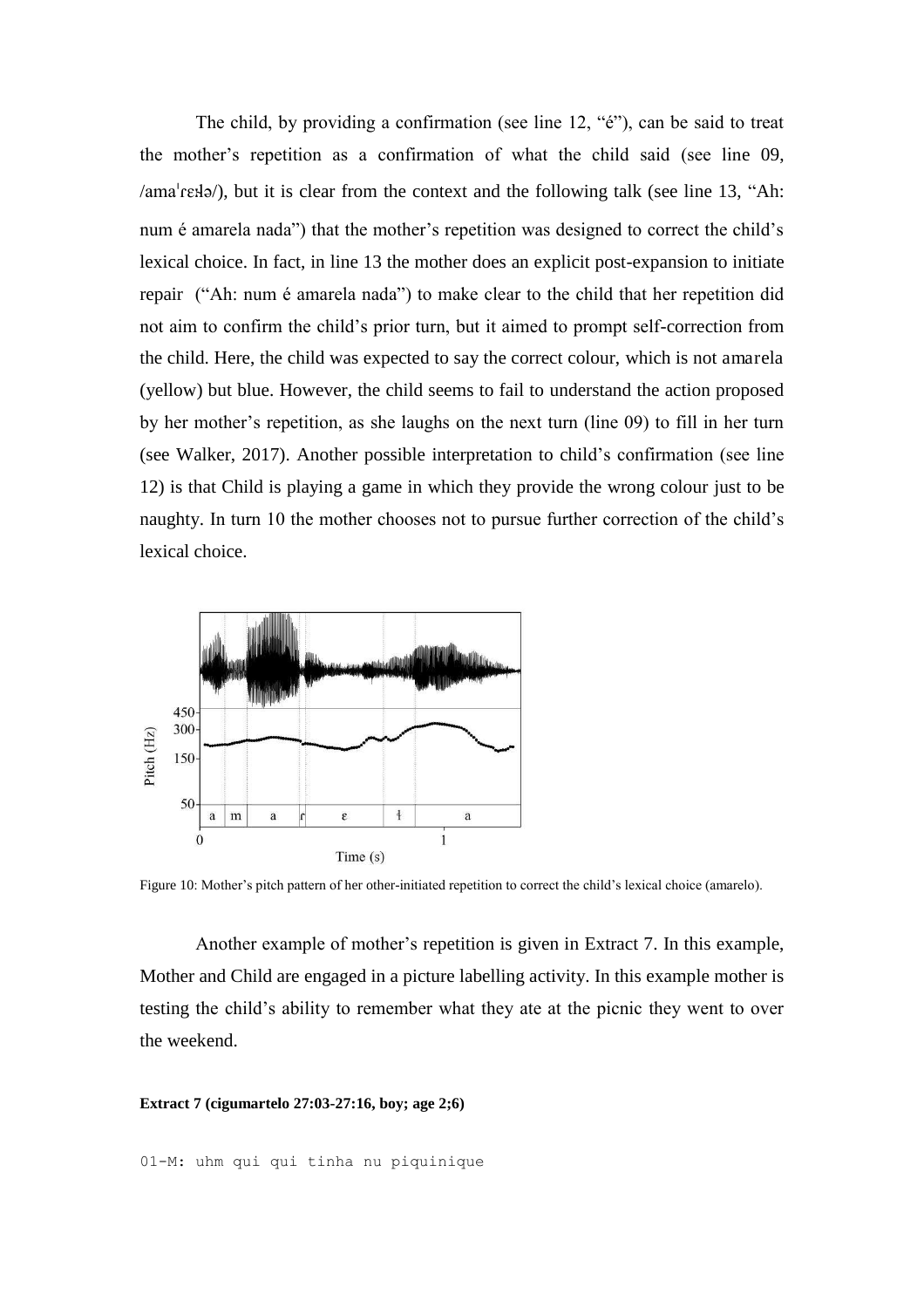```
 uhm what did we have on the picnic 
02 - (0,5)03-C: ehm:: biscotu
         uhm:: biscuts 
04-M: biscoi:tu (.) que mais
         biscuts what else? 
05- (1, 6)06-C: /mai<sup>th</sup>etu:/
      hammer
\rightarrow 07-M /mal<sup>t</sup>ertu:/
         hammer
08- (0,3)
09-C: (laughs)
```
The child responds to the mother's question with a correct and valid answer (see line 03 "ehm:: biscotu"). Consequently, the mother repeats the child's prior turn to display alignment and agreement with the child's response (see line 04 " $biscoil: tu$ "). As the child does not take the floor after the mother's turn, mother continues her turn with another test question. However the child, after taking a long pause, responds to the mother's question with an incorrect lexical choice (see line 06 "mai'thetu;"). Here the child could have continued to list the things they ate together, but instead says something completely unrelated to their conversation topic. As in Extract 6, mother repeats the child's troublesome turn (see line  $07$  "mal'termatical") to initate repair on the child's troublesome turn. However, the child again seems to fail to understand the action done by the mother's repetition to correct the child's lexical choice. Here the child can be said to treat the mother's repetition as a confirmation of what the child said, but it is clear from the context and the pause after the repetition that there is a preference for the child to self-repair (see line 08). In fact, in line 09 the child laughs (line 09) to fill in her turn (see Walker, 2017), and therefore displays here an inability to understand the function of the mother's repetition.

Here mother repeats the child's prior turn with a rise-fall pitch pattern, rising 5 ST and then falling 8 ST over the lengthened stressed syllable (see Figs. 11 and 12).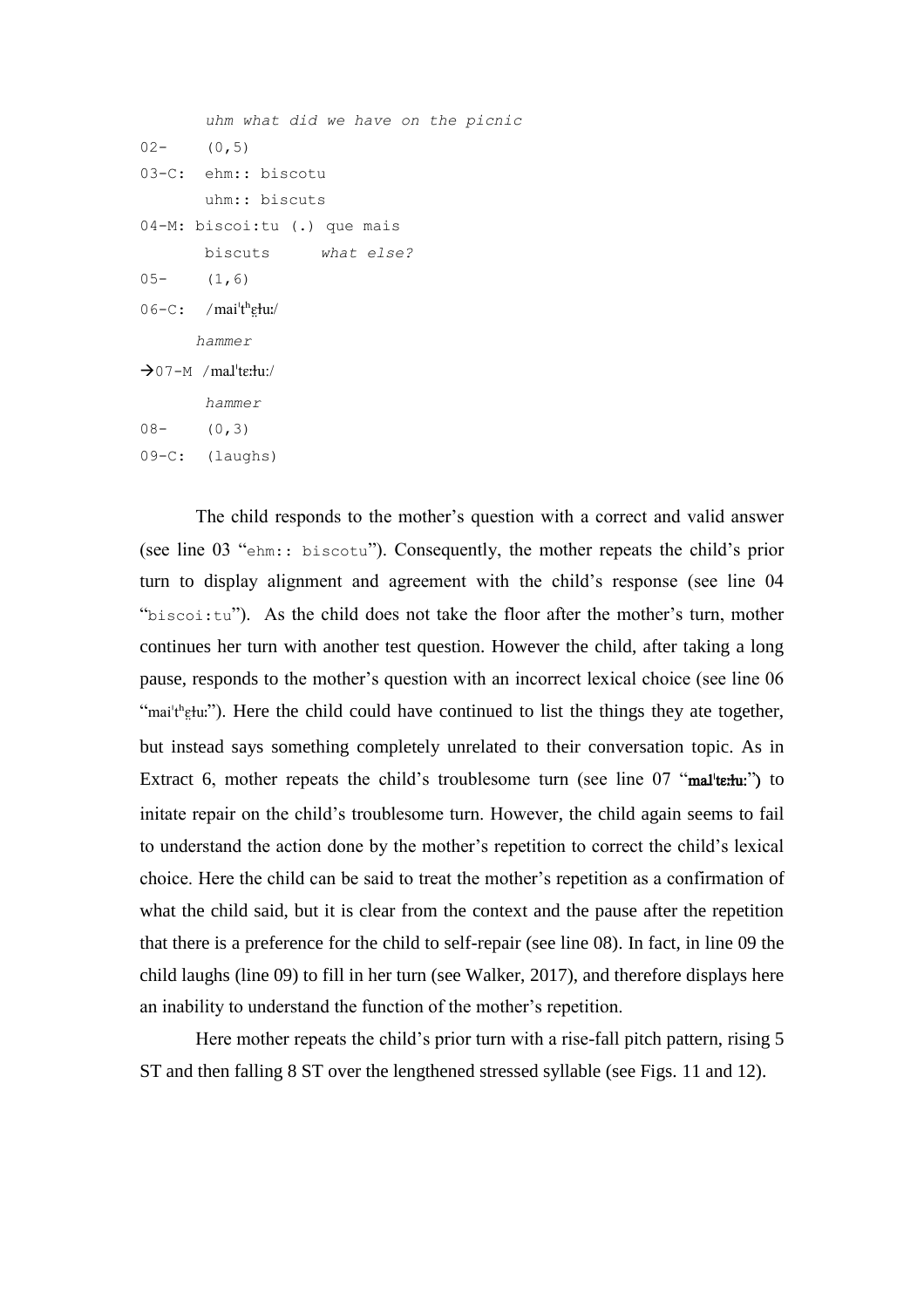

Figure 11: Mother's pitch pattern of her repetition to correct the child's lexical choice (martelo).

 In summary, we have shown that in order to attain and maintain intersubjectivity mother and child need to establish a joint project in which the action projected by the mother's reparative repetition has the same meaning for both participants. A successful negotiation of the meaning of the action done by the mother's repetition will lead to a successful interaction, in which the mother will take some time off to deal with and solve some misunderstanding problems in the talk and then continue with the talk in course. However, sometimes the child fails to successfully complete the repair sequence with an acceptable repair solution, and when this happen the mother might pursue further correction until she gives up and moves on to another topic of conversation.

# **7.0. Discussion**

 This study shows that mothers can use two distinct phonetic practices to initiate repair on the child's prior turn: the first practice is used to correct the children's pronunciation while the second one is used to correct the children's lexical choice.

The mothers repeat the children's prior turn to correct the children's pronunciation. These repetitions are used both to initiate repair and to provide a repair solution (model) to the children.

 In terms of phonetic characteristics, the first syllable of the repeated word is lengthened and detached from the rest of the word. Additionally, the mother's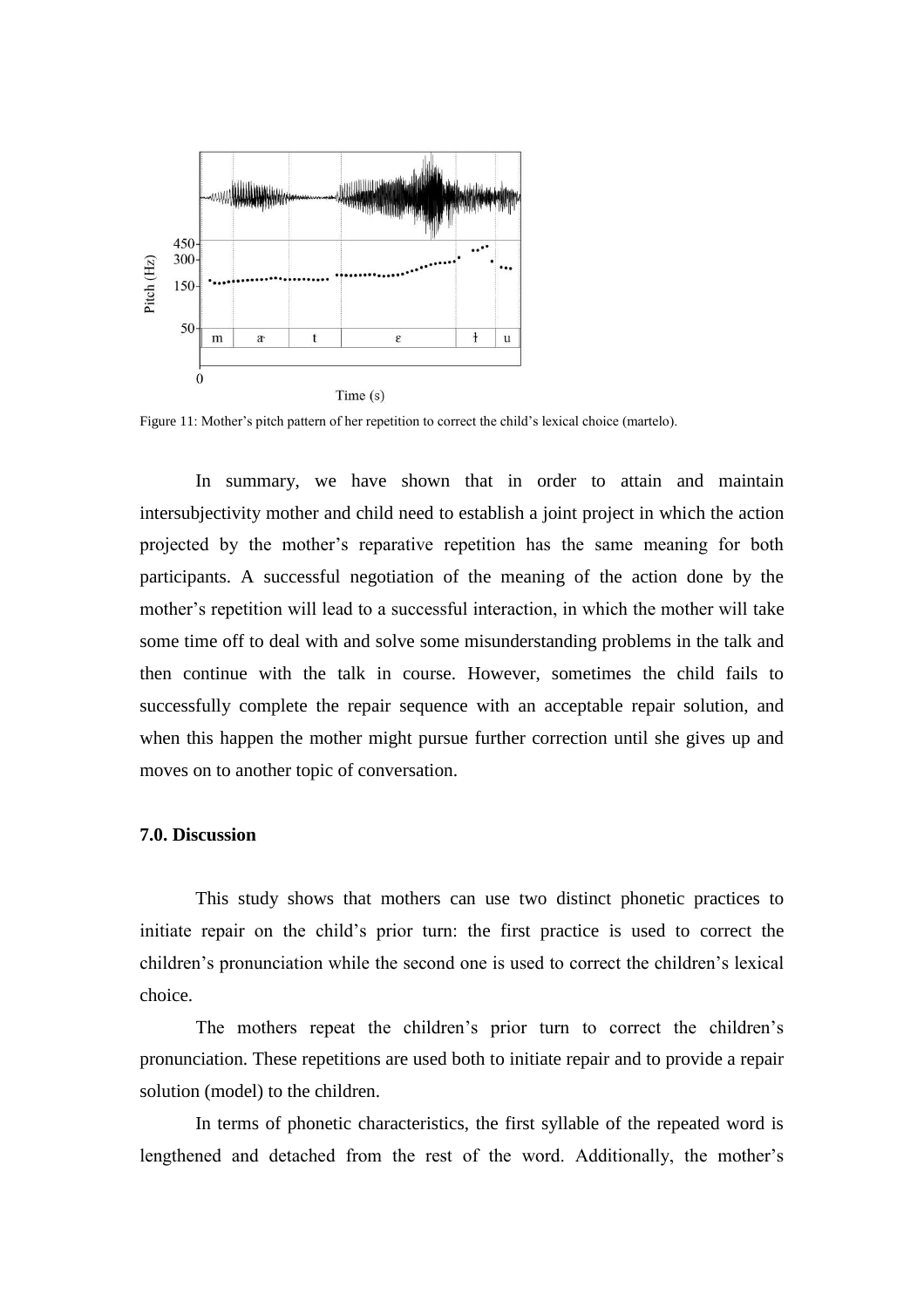repetition employs a different pitch pattern compared to the child's turn. The children from this study interpret these phonetic cues as indexing a request for correction and produce a repair solution that mirrors the mothers' stress, syllable and vowel lengthening patterns. Additionally, the children's repair solution is articulated more similarly to the mother's repetition and it may follow the same pitch pattern.

Alternatively, repetitions used to initiate repair on the child's lexical choice are used to correct the children's label. Here the mothers do not correct their children's pronunciation, as the children's turns are very similar to the adult form. Yet, the mothers still treat the children's responses as troublesome. Here the issue to be fixed is not of articulation but of lexical choice, as the children mislabel the pictures they are looking at.

In terms of phonetic characteristics, the mothers' repetitions are not lengthened, and are done with a rise-fall contour regardless of the intonation used by the children. These repetitions only initiate repair (they do not provide a model for the repair solution).

The children treat the mothers' repetitions as requests of confirmation and not repair initiations. The table below illustrates the differences between the two practices of mothers' repair initiations discussed in this paper:

|                 | Mothers' repetitions       |               |         | to Mothers' repetitions                             |          | to  |
|-----------------|----------------------------|---------------|---------|-----------------------------------------------------|----------|-----|
|                 | correct pronunciation      |               |         | correct lexical choice                              |          |     |
|                 |                            |               |         |                                                     |          |     |
| Interactional   |                            |               |         | They are used to initiate They are used to initiate |          |     |
| characteristics | correction                 | <sub>on</sub> | the     | correction                                          | $\alpha$ | the |
|                 | children's                 | prior         |         | turn children's wrong lexical                       |          |     |
|                 | pronunciation/articulation |               | choice. |                                                     |          |     |
|                 |                            |               |         |                                                     |          |     |
|                 |                            |               |         |                                                     |          |     |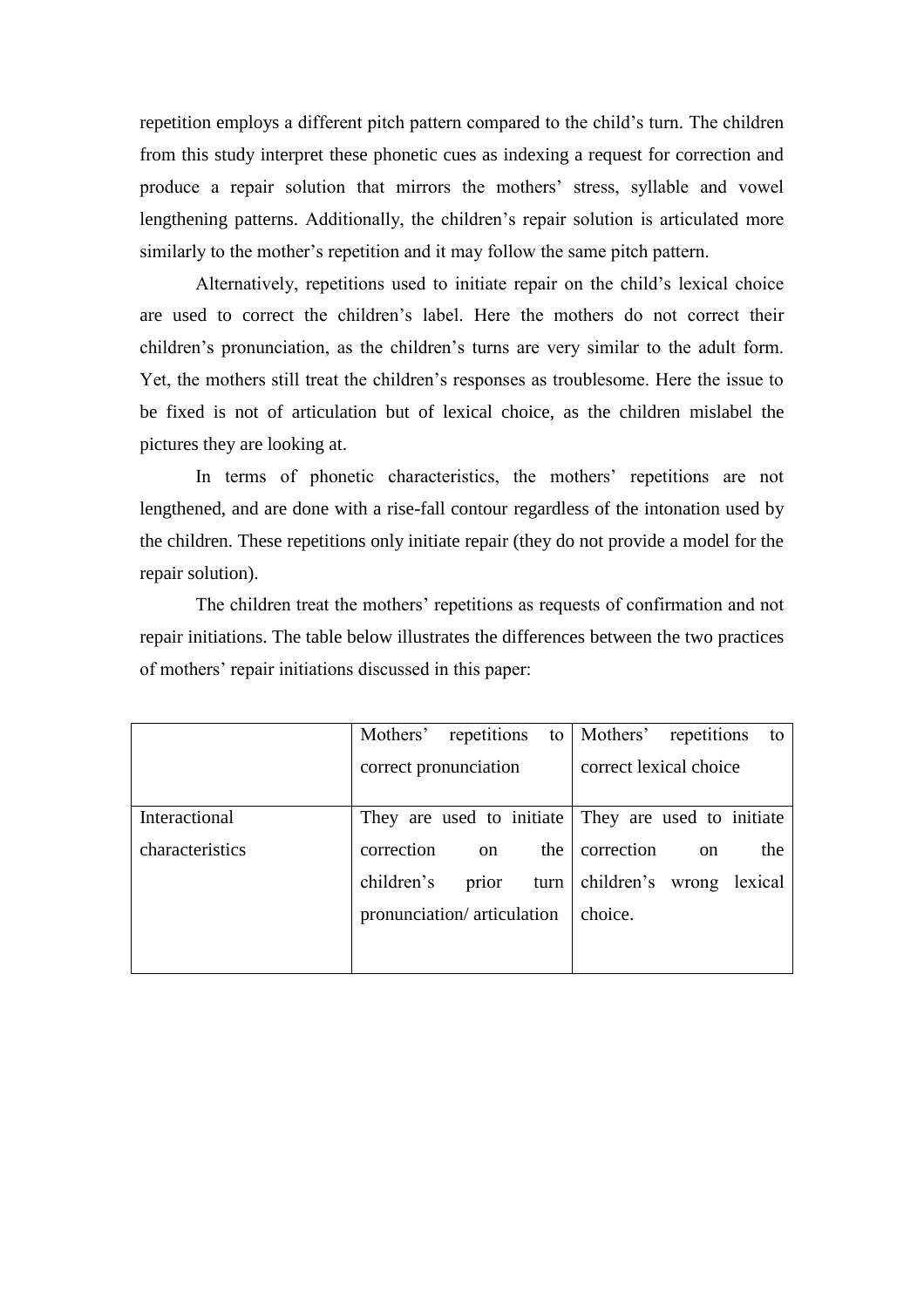|                          |                                                   | The first syllable of the The repetitions are not |  |  |
|--------------------------|---------------------------------------------------|---------------------------------------------------|--|--|
|                          | repeated word is lengthened, and are done         |                                                   |  |  |
| Phonetic characteristics |                                                   | lengthened and detached with a rise-fall contour  |  |  |
|                          | from the rest of the word.                        | regardless of the intonation                      |  |  |
|                          | The mother's repetition will used by the children |                                                   |  |  |
|                          | employs a different pitch                         |                                                   |  |  |
|                          | pattern compared to the                           |                                                   |  |  |
|                          | child's turn.                                     |                                                   |  |  |
|                          |                                                   |                                                   |  |  |
|                          |                                                   |                                                   |  |  |

Table1: The interactional and phonetic characteristics of the mothers' repetitions to correct the children's pronunciation and lexical choice.

 As we have seen in the table above the different phonetic characteristics of the mother's repetitions could be designed to help the child distinguish the different actions they project. However, the child seems to understand and join the mother's proposed joint action only in those cases where repetitions are used to correct the children's pronunciation problems.

 The children in this study seem to understand their mothers' repetitions to correct lexical choice as requests for confirmation rather than repair initiations. This could be influenced by the fact that children only acquire a full understanding of the actions done by requests and questions when they are older than 4 (see Forrester, 2013, 2015). It might be the case that the children involved in this study were not able to distinguish one form of question from another. Therefore, they seem to understand mother's reparative repetitions done to correct pronunciation first as compared to repetitions to correct lexical choice. Future study should investigate the milestones of this development.

 These results show that the stimulus the children receive from their mothers is richer than originally proposed (Brown &Halon 1970) as parents may correct their children's sematic and phonetic mistakes.

 In terms of corrections and feedback, not only parents are constantly giving feedback to their children's prior turn but the children also give feedback on how the prior turn was understood. As Tarplee (2010) showed turns at talk are built to be understood as dependent upon each another. Therefore, the children's success in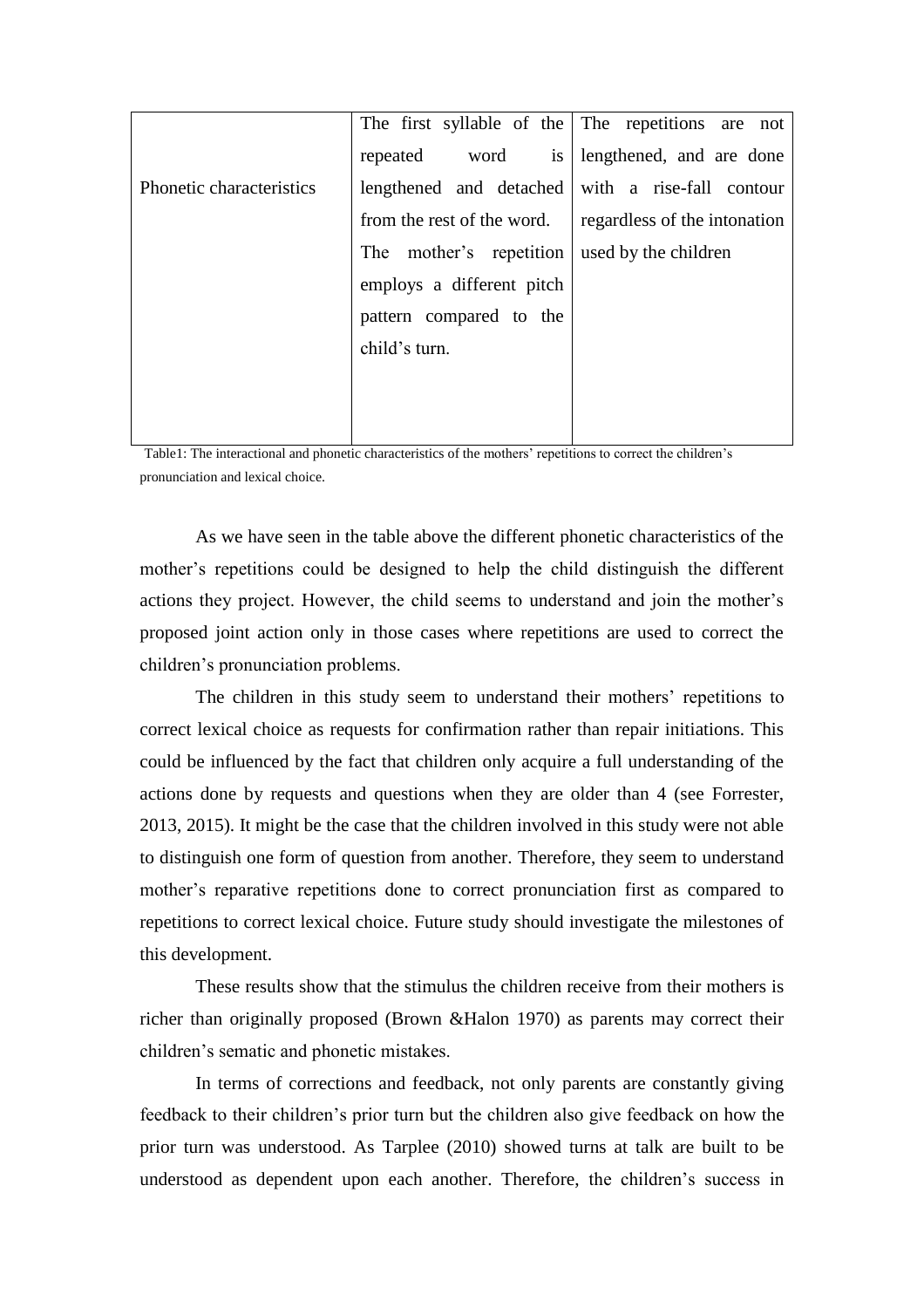correcting or not the mother's repetition will depend on their language development and on their ability to recognize if the practice applied by the mother is fitted or not and not on their ability.

Future study should compare the milestones of mothers' other-initiated corrections in children from the moment when the children start uttering their first words (from 6 to 12 months old) until they are 4 to 5 years old and fully capable of distinguishing the different formats of request.

 It would be also interesting to check if the sequential and phonetic patterns of lexical repetitions to correct the children's pronunciation and lexical choice are also found in interactions between adults and in languages apart from Brazilian Portuguese. A study where other languages apart from Brazilian Portuguese shared similar characteristics could be used as evidence of interactional models that are shared in more than one language.

## **6.0. References**

- Benjamin, T. & Walker, T. (2013) Managing problems of acceptability through high rise fall repetitions. Discourse Processes 50, 107-138.
- Brown, H. & Halon C. (1970). Derivational complexity and order of acquisition in child speech. In J.Hayes (Ed) Cognition and the development of language. (pp. 155-207). New York: Wiley.
- [Chouinard M.M,](http://www.ncbi.nlm.nih.gov/pubmed/?term=Chouinard%20MM%255BAuthor%255D&cauthor=true&cauthor_uid=14513471) [Clark E.V.](http://www.ncbi.nlm.nih.gov/pubmed/?term=Clark%20EV%255BAuthor%255D&cauthor=true&cauthor_uid=14513471) (2003) Adult reformulations of child errors as negative evidence Journal of Child Language, 30(3), 637-69.
- Clark, H. (1996) Using Language. Cambridge: Cambridge University Press.
- Corrin, J. (2010) 'Hm? What? ' Maternal repair and early child talk. In H. Gardner and M. Forrester (eds.) Analysing Interactions in Childhood: Insights from Conversation Analysis(pp.23-41).West Sussex: Wiley-Blackwell..
- Couper-Kuhlen, E. (1996). The prosody of repetition: on quoting and mimicry. In Couper-Kuhlen, E. and Selting, M. (eds.) Prosody in Conversation: Interactional Studies (pp.405-435). Cambridge:Cambridge University Press.
- Couper-Kuhlen, E. and Ford, C. (Eds.) (2004) Sound patterns in interaction: Crosslinguistic studies from conversation. Amsterdam: John Benjamins.
- Couper-Kuhlen, E. and Selting, M. (1996) Prosody in Conversation: Interactional Studies. Cambridge:Cambridge University Press
- Curl, T. (2004). 'Repetition' repairs: The relationship of phonetic structure and sequence organization. In E. Couper-Kuhlen & C. E. Ford (Eds.), Sound patterns in interaction (pp. 273 – 298). Amsterdam: John Benjamins.
- Curl, T. S. (2005). Practices in other-initiated repair resolution: The phonetic differentiation of "repetitions." Discourse Processes,  $39,1-44$ .
- Curl, T. S., Local, J., & Walker, G. (2006). Repetition and the prosody-pragmatics interface. Journal of Pragmatics,  $38$ ,  $1721-1751$ .
- Dingemanse, M., Kobin Kendrick, K.H; Enfield, N. J.(2016) 'A coding scheme for other-initiated repair across languages' Open Linguistics; 2, 35–46.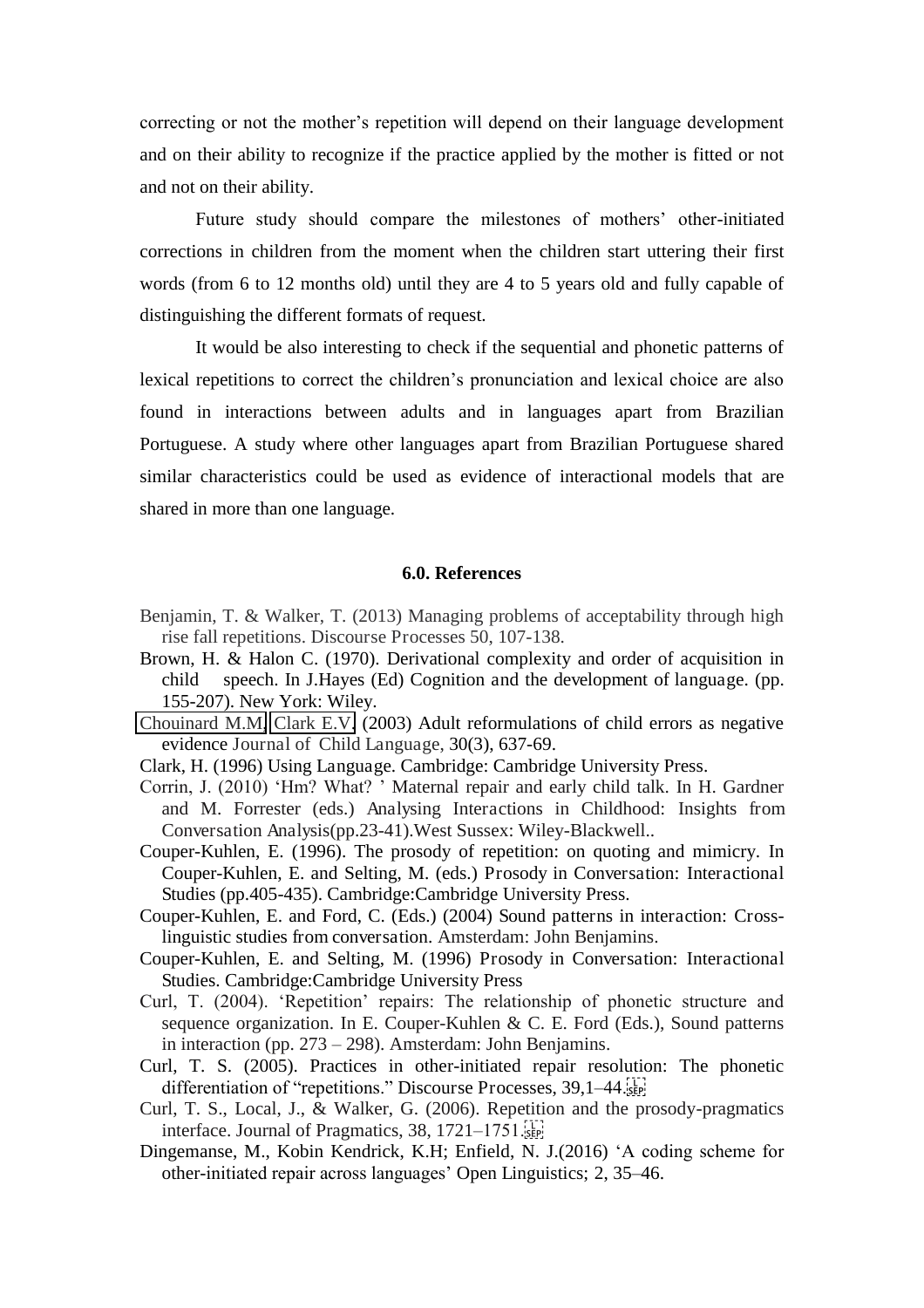- Filipi, A. (2009) Toddler and Parent Interaction. Amsterdam: John Benjamins Publishing Company.
- Forrester, M. A. (2008) 'The Emergence of Self-Repair: A Case Study of One Child During Early Preschool Years'. Research on Language and Social Interaction, 41 (1), 99-128.
- Forrester, M. A. (2013) 'Mutual adaptation in parent-child interaction :learning how to produce questions and answers' Interaction Studies 14(2), 190-211.
- Forrester, M. A. (2015) 'Early social interaction: A case of comparision of developmental pragmatics and psychoanalyst theory. Cambridge: Cambridge Press.
- Fox, B., Benjamin, T. & Mazeland, H (2012) Conversation analysis and repair organization: Overview. In C. A. Chappele (Ed.), The Encyclopedia of Applied Linguistics. Hoboken, NJ: Wiley-Blackwell
- Heritage, J. (1984) 'A Change-of-State Token and Aspects of its Sequential Placement', In P. Atkinson and J. Heritage (eds) Structures of Social Action: Studies in Conversation Analysis (pp.299-345). Cambridge: Cambridge University Press.
- Hakulinen, A. & Selting, M. (Eds.) (2005) Syntax and Lexis in Conversation: Studies on the use of linguistic resources in talk-in-interaction. Amsterdam: John Benjamins.
- Jefferson, G. (1987). On exposed and embedded correction in conversation. In G. Button & J. R. E. Lee (Eds.), Talk and social organization (pp. 86–100). Clevedon, UK: Multilingual Matters.
- Keel, S. (2016) Socialization: Parent-Child Interaction in Everyday Life. London, UK: Routledge Taylor & Francis Group.
- Kitzinger, C. (2013). Repair. In J. Sidnell & T. Stivers (Eds.), The handbook of conversation analysis (pp. 229-256). Malden, MA: Wiley-Blackwell..
- Laakso, M. (2010) 'Children's emerging and developing self-repair practices' In H. Gardner and M. Forrester (eds.) Analyzing Interactions in Childhood: Insights from Conversation Analysis (pp. 229-256). West Sussex: Wiley-Blackwell.
- Local, J. & Walker, G. (2004). Methodological imperatives for investigating the phonetic organisation and phonological structures of spontaneous speech. Phonetica, 62, 120-130.
- M. Selting (Eds.), Prosody in conversation (pp. 366-405). Cambridge: Cambridge University Press.
- Mangilli LD, Moraes DP, Medeiros GC(2012) Protocolo de avaliação fonoaudiológica preliminar. In: Andrade CRF, Limongi SCO (Org). Disfagia: prática baseada em evidências (pp.45-61.). São Paulo: Sarvier.
- Nolan, F. (2003). Intonational equivalence: An experimental evaluation of pitch scales. In M. Sole, D. Recasens, & J. Romero (Eds.), Proceedings of the XVth International Congress of Phonetic Sciences (pp. 771–774). Barcelona, Spain: Casual Productions.
- Ogden, R. & Walker, T. (2013) . Phonetic resources in the construction of social actions., In B. Szczepek Reed and G. Raymond (eds.), Units of Talk *–* Units of Action (pp. 277-312). Amsterdam: John Benjamins.
- Pomerantz, A. (1984a). Agreeing and disagreeing with assessments. In J. M. Atkinson & J. Heritage (Eds.), Structures of social action: Studies in conversation analysis (pp. 57 – 101). Cambridge, UK: Cambridge University Press.
- Pomerantz, A. (1984b). Pursuing a response. In J. M. Atkinson & J. Heritage (Eds.), Structures of social action: Studies in conversation analysis (pp. 152–163).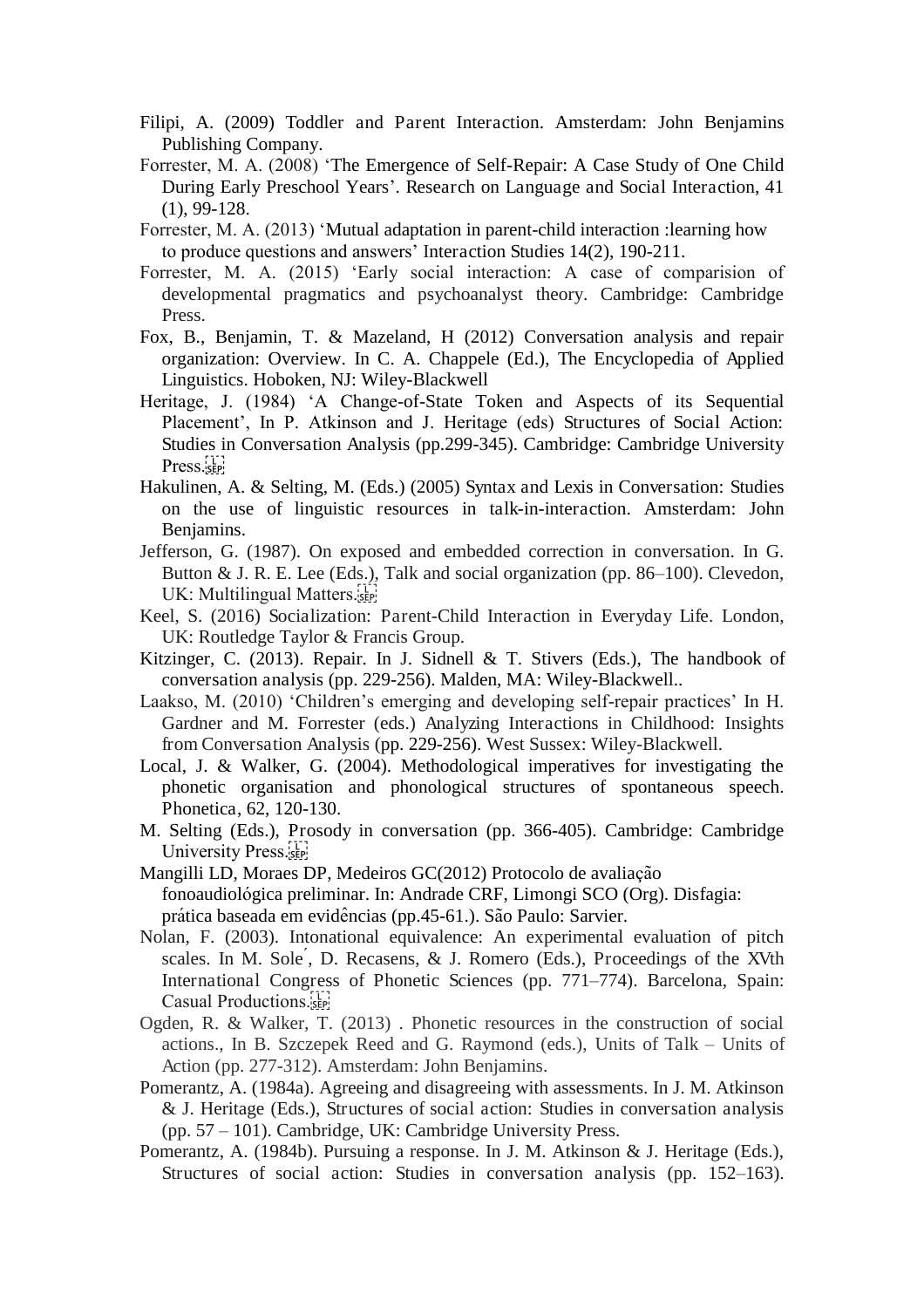Cambridge, UK: Cambridge University Press.

- Rossi. G. (2015) 'Other-initiated repair in Italian' Open Linguistics, 1, 256-282.
- Sacks, H. (1992). Lectures on conversation. Oxford: Blackwell.
- Schegloff, E. A. (2007). Sequence organization in interaction. Cambridge: Cambridge University Press.
- Schegloff, E. A. (2000). 'When "others" initiate repair'. Applied Linguistics, 21, 205– 243.
- Schegloff, E. A. (1997) 'Third Turn Repair', In Towards a Social Science of Language: Papers in Honor of William Labov. Volume 2: Social Interaction and Discourse Structures (Gregory R. Guy, Crawford Feagin, Deborah Schiffrin, John Baugh, eds.), John Benjamins, 31–40.
- Schegloff, E.A. (1992) 'Repair after Next Turn: The Last Structurally Provided Defense of Intersubjectivity in Conversation', American Journal of Sociology 98: 1295–345.
- Schegloff, E.A. and Sacks, H. (1974) 'Opening up Closings', in R. Turner (ed.) Ethnomethodology: Selected Readings. (pp. 233–64). Harmondsworth: Penguin.
- Schegloff, E.A., Jefferson, G., Sacks, H. (1977). 'The preference for self- correction in the organization of repair in conversation'. Language 53, 361–82.
- Sorjonen, M.-L. (1996) 'On Repeats and Responses in Finnish Conversations'. In E. Ochs, E.A. Schegloff and S.A. Thompson (eds) Interaction and Grammar. (pp. 277–327). Cambridge: Cambridge University Press.
- Svennevig, J. (2004) 'Other-repetition as display of hearing, understanding and emotional stance' Discourse Studies Vol 6(4), 489–516.
- Svennevig, J. (2008). Trying the easiest solution first in other-initiation of repair. Journal of Pragmatics,  $40, 333-348$ .
- Tarplee, C. (1996) 'Working on young children's utterances: prosodic aspects of repetition during picture labelling' In E. Couper-Kuhlen. and M. Selting. (eds.) Prosody in Conversation: Interactional Studies (pp. 405-435). Cambridge: Cambridge University Press.
- Tarplee, C. (2010) ' Next turn and intersubjectivity in children's language'. In H. Gardner and M. Forrester (eds.) Analysing Interactions in Childhood: Insights from Conversation Analysis (pp. 23-41.). West Sussex: Wiley-Blackwell.
- Walker, T. (2014a). Form  $\neq$  function: the independence of prosody and action. Research on Language and Social Interaction 47,1-16.
- Walker T. (2014 b)
- Wells, B. (2010) 'Tonal repetition and tonal contrast in English carer-child interaction'. In D. Barth- Weigngarden, E. Reber and M. Selting (eds) Prosody in interaction(. pp. 243-262). Amsterdan: John Benjamins.
- Wells, B. and Stackhouse, J (2016) 'Children's intonation: A framework for practice and research'. West Sussex: Willey Blackwell.
- Wilkinson, R. & Beeke, S. (2012). The Conversation Analysis transcription template and instructions on its use.[Ms]. University of Sheffield.

# **Apendix 1**

**Transcriptions based on** Wilkinson, R. & Beeke, S. (2012) The Conversation Analysis transcription template and instructions on its use. Unpublished handout. University of Sheffield.